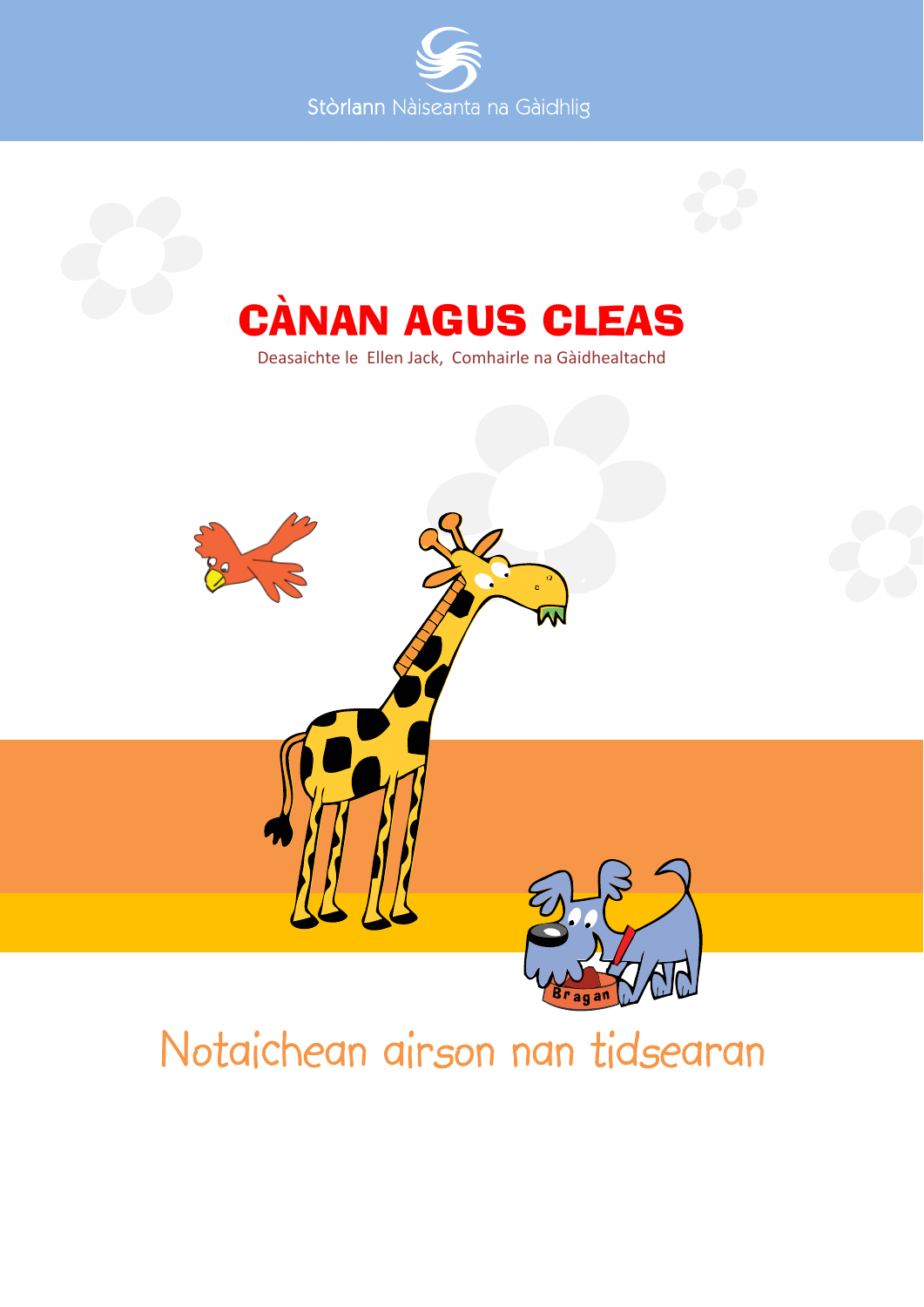

## Clàr-innse

| <b>Fòcas air Ficsean</b> |  |
|--------------------------|--|
|                          |  |
|                          |  |
|                          |  |
| Fòcas air Neo-Ficsean    |  |
|                          |  |
|                          |  |
|                          |  |
|                          |  |
|                          |  |
|                          |  |
| Fòcas air Ficsean        |  |
|                          |  |
|                          |  |
|                          |  |
|                          |  |
|                          |  |

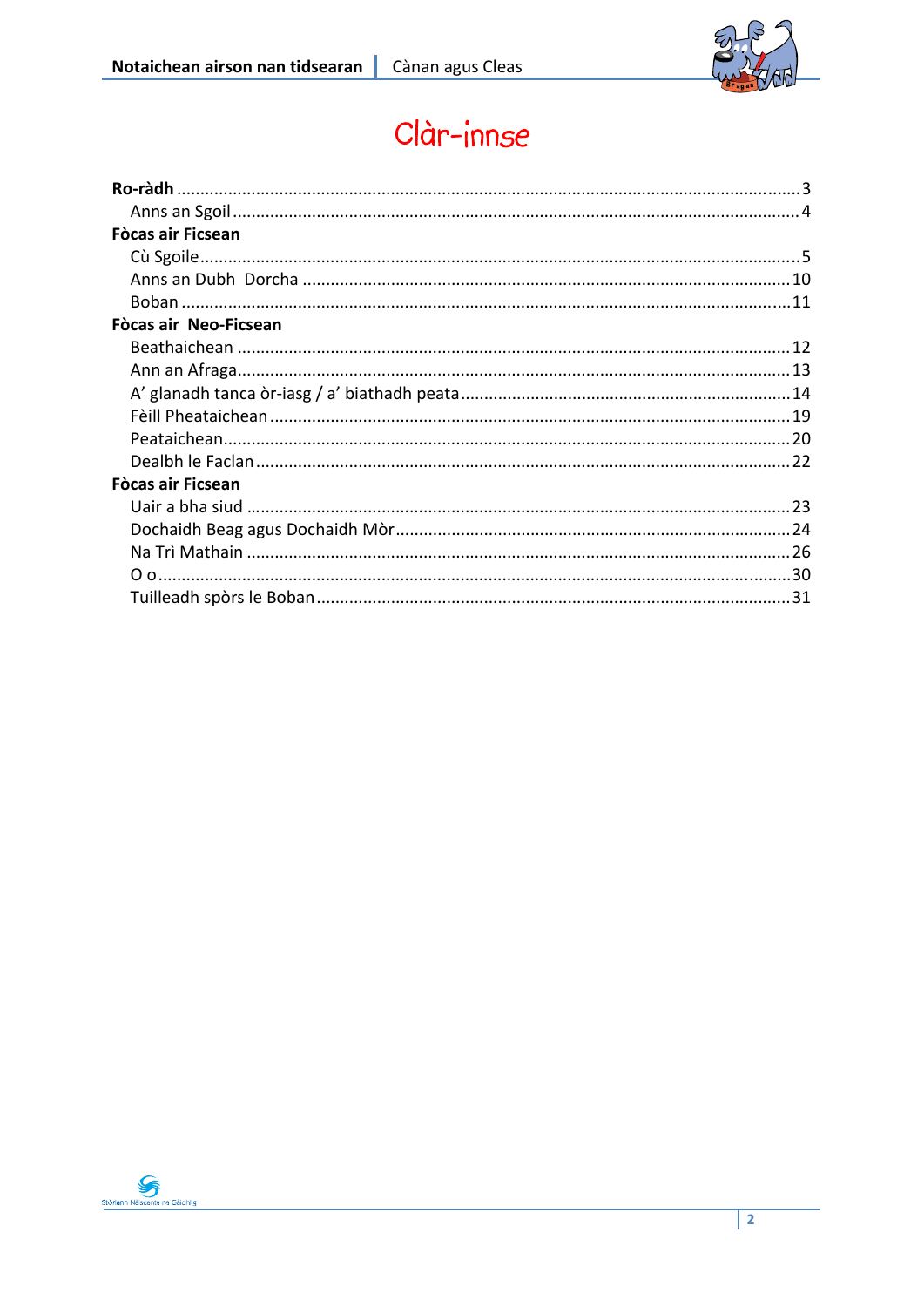

Ro-ràdh

Anns an leabhar seo tha eisimpleirean de dhiofar seòrsa sgrìobhaidhean a ghabhadh cleachdadh leis a' chloinn ann an iomadach dòigh. Seasaidh an leabhar leis fhèin ach tha barrachd ri fhaighinn às le bhith ga chleachdadh leis na notaichean.

Aig a h-uile ìre tha beachdan ann air dòighean còmhraidh na cloinne a thoirt air adhart.

### **Dòighean‐obrach airson co‐sgriobhadh:**

Tha an tidsear na 'modail' dha na sgrìobhadairean òga. Tha i sealltainn nan smuaintean a bhios aig sgrìobhadair nuair a tha aice ri pìos sgrìobhaidh a dhèanamh leis mar a bhios e:

- 1. A' planadh
- 2. A' cur cruth air teacsa
- 3. A' taghadh fhaclan agus a' sgrìobhadh ann an seantansan
- 4. A' toirt sùil eile air na sgrìobh e agus ga atharrachadh

Airson seo a mhìneachadh tha notaichean gu math mionaideach ann airson cuid de na pìosan sgrìobhaidh. Dh' fhaodar an aon dòighean a leantainn airson na pìosan eile. Tha e gu math cudromach aig gach ìre gum faigh a'chlann cothrom bruidhinn air na tha iad a' dol a sgrìobhadh mus cuir iad peann ri paipear.



Tha **Duilleagan‐obrach** ann airson taic a thoirt dhan a chloinn leis an sgrìobhadh aca. Tha iad seo furasta an dèanamh nas duilghe neo nas fhasa a‐rèir comais na cloinne.

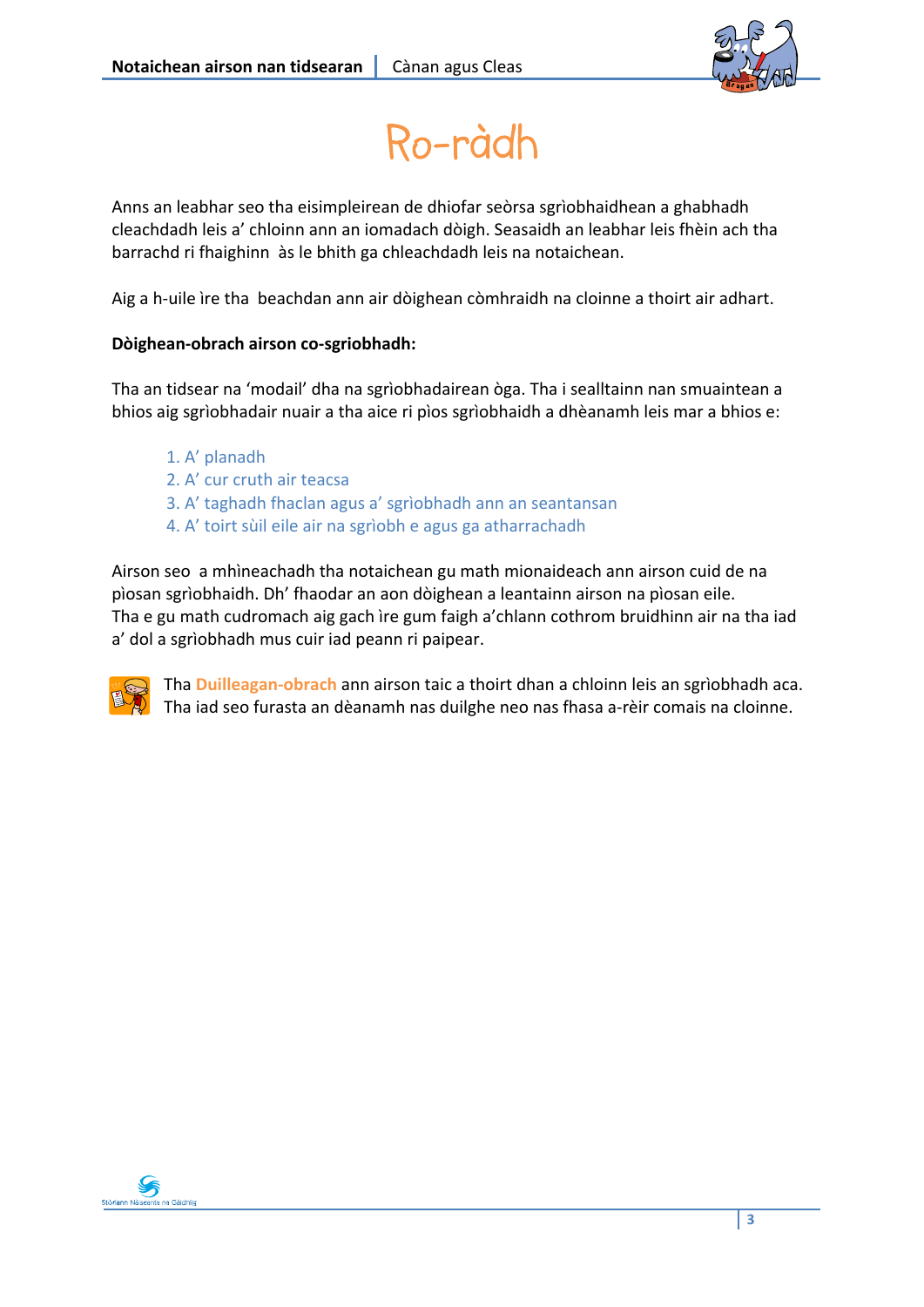

## Anns an Sgoil

### **Còmhradh agus Geamannan**

Tha dealbh air td (taobh‐duilleig) 2 agus3 den leabhar mhòr a' sealltainn saoghal air a bheil a' chlann eòlach.

Thoir cothrom dhan chloinn còmhradh a dhèanamh mu dheidhinn. Dè tha tachairt anns an dealbh? Ciamar a tha an suidheachadh anns an dealbh coltach ri, no eadar‐dhealaichte, bhon an t‐suidheachadh aca fhèin?

### **A' brosnachadh cainnt**

Tha na dealbhan freagarrach airson iomadach seòrsa cainnt a bhrosnachadh

- àireamh chloinne, mar eisimpleir, tha triùir nigheanan ag èisteachd ri stòiridh, agus msaa (mar sin air adhart)
- is toigh leis/leatha/leotha/leamsa..
- còmhradh a dhèanamh air mar a tha a' chlann anns an dealbh a' faireachdainn

### Geamannan



### **Mìm – Càit a bheil mi?**

Dh'fhaodadh pàiste dhà no trì gluasadan a dhèanamh, mar eisimpleir a' sgrìobhadh anns a' chlas, ag ithe biadh agus a' sgiobadh anns an raon‐chluiche.

Brosnaich a' chlann gu bhith a' cleachdadh a' chànain – *An toiseach* bha thu ….. *an uair sin* bha thu…….. 's *mu dheireadh* bha thu…….



**Ciamar a tha mi a' faireachdainn?**

Feumadh tu **Gèam Duilleag‐obrach 1**. Maids na cairtean ris a' chloinn anns an dealbh agus dèan còmhradh air mar a tha a' chlann a' faireachdainn.

Brosnaich a' chlann gus na faclan a chleachdadh.

An uair sin thoir dhaibh aon chairt eadar dithis. Feumaidh iad smaointinn air suidheachadh far am biodh iad a' faireachdainn mar a tha sgrìobhte air a' chairt. Faodaidh an tidsear a dhol timcheall gus èisteachd agus bruidhinn riutha mus innis iad dhan a' chlas ciamar a tha iad a' faireachdainn. Dh'fhaodadh iad beagan dràma a dhèanamh leis cuideachd.

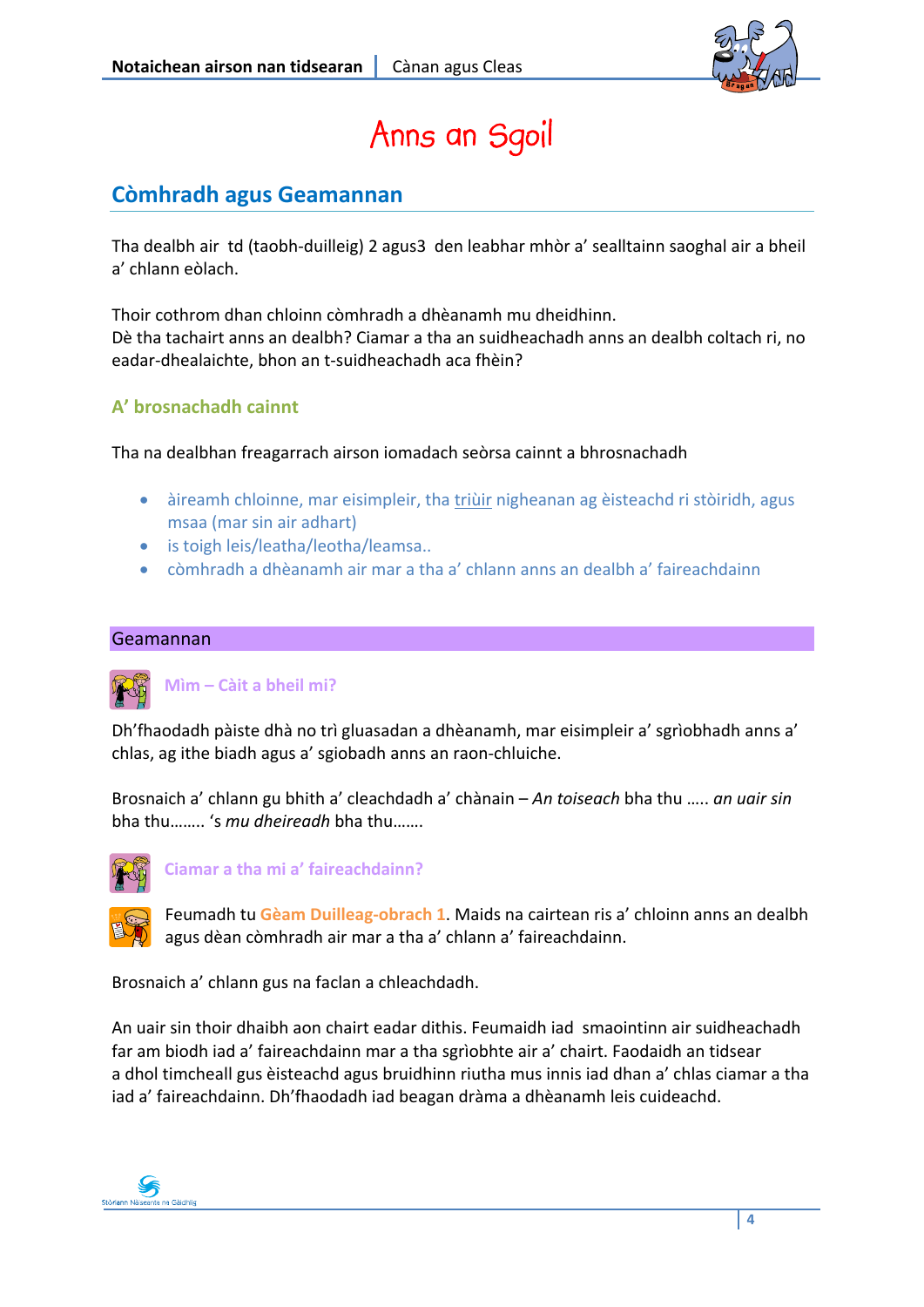

## Cù Sgoile

### **Mar a sgrìobhas sinn leabhar stòiridh le dealbhan**

### **A. A' leughadh stòiridh le pàtran.**

Fosgail an leabhar aig td 4 agus seall dhaibh an tiotal.

Faighnich dhaibh a bheil beachd aca cò mu dheidhinn a tha an stòiridh. Leugh an stòiridh agus thoir cothrom dhan a' chloinn a bhith a' cur a‐staigh ainm an latha. Aig an deireadh bruidhinn mu dheidhinn mar a tha na làithean a' toirt pàtran dhan stòiridh.

Brosnaich a' chlann gus an stòiridh innse. Cuidich iad le ceistean mar Dè rinn Bragan Diciadain? Dh'fhaodadh iad sealltainn dhan a' chlas, le mìm, feadhainn de na rudan a rinn e.

A bheil cuimhne aig duine sam bith air gin dhe na faclan a chleachd sinn airson Bragan? (crosta, mosach…) Dèan barrachd còmhraidh mun deidhinn.

Am faic a' chlann pàtrain sam bith eile san stòiridh? Comharran‐clisge…

Dè tha eadar‐dhealaichte aig an deireadh? A bheil deireadh shona aig a h‐uile stòiridh? Dè an seòrsa deireadh stòiridh as fheàrr leat fhèin?

Leugh tron stòiridh aon turas eile, a' cur do chorraig air na faclan agus a' brosnachadh na cloinne gu bhith ga leughadh còmhla riut.

### Gnìomh

**Duilleag‐obrach 1:** Feumaidh a' chlann na làithean ceart a sgrìobhadh anns na bogsaichean. Fhad 's a bhios iad ga dhèanamh, brosnaich iad gu bhith ag innse na stòiridh anns an òrdugh cheart agus a bhith a' cleachdadh a' chànain agus na faclan a bha anns an stòiridh.

### Co‐dhùnadh.

Innis an stòiridh aon turas eile 's thoir cothrom dhan a' chloinn a bhith ag ath‐innse pàirtean dhith.

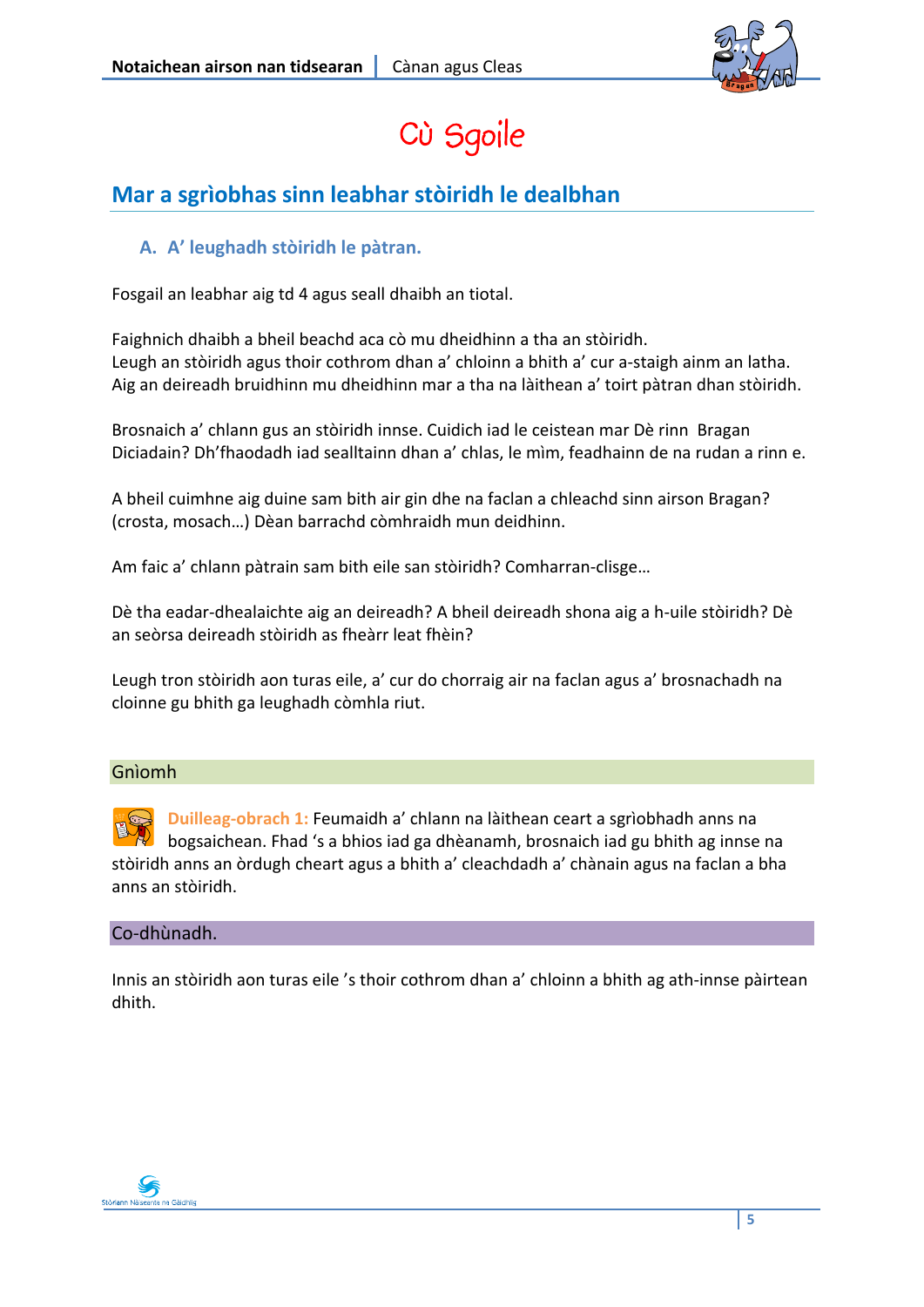

### **B. A' planadh stòiridh le pàtran**

### **Feumaidh tu : Leabhar Mòr td 4 agus 5, Leabhar Mòr td 40 ( Clàr‐planaidh A) no pìos mòr pàipeir, pìos** *acetate* **agus peann.**

Iarr air pàiste an stòiridh innse dhan a' chlas, a' cleachdadh an Duilleag‐obrach aige fhèin. Innis dhaibh gu bheil sibh a' dol a dhèanamh leabhar stòiridh airson nan clasaichean eile. Tha an stòiridh agaibhse a' dol a leantainn an aon seòrsa pàtrain 's a bh' air Cù Sgoile'. An toiseach feumaidh sibh plana a dhèanamh air chor 's gum bi cuimhne agaibh air ur beachdan.

Chan ann mu dheidhinn cù a bhios an stòiridh agaibhse. Feumaidh sibh caractar ùr a thaghadh. Dèanaibh còmhradh mu dheidhinn. Cò ris a bhios e coltach? Taghaibh ainm. Coimheadaibh air ais air an stòiridh eile airson faclan a tha ag innse dhuibh rudeigin mu Bhragan, me(mar eisimpleir) mòr, beothail. Smaoinichibh mu dheidhinn a' charactair agaibhse. An urrainn dhan a' chloinn faclan a thoirt dhut a nì dealbh dheth? Cuidich a' chlann leis an seo agus sgrìobh na faclan a chanas iad air a' bhòrd.

Fosgail an leabhar mòr aig a' Chlar‐phlanaidh. Anns a' chiad bhogsa, dèan dealbh luath dhen a' charactar a thagh iad, a' sealltainn feadhainn de na buadhairean a thuirt iad. Anns a' bhogsa ri thaobh, sgrìobh na buadhairean a thagh sibhse.

Bruidhinn mu dheidhinn rudan a dh'fhaodadh tachairt dhan a' charactar agaibh, rudan a dh'fhaodadh a dhol ceàrr. Dèan dealbh luath anns gach bogsa airson gach latha agus sgrìobh gnìomhairean airson gach latha.

Smaoinich air ais chun na stòiridh mu Bhragan. Bha deireadh gu math sunndach air an stòiridh. An toigh leotha deireadh shona? Dè an seòrsa deiridh a chuireas sinn air an stòiridh againne? Dh'fhaodadh iad bhòtadh mu dheidhinn.

An uair sin iarr orra a ràdh dè bhiodh iad a' smaoineachadh mu dheidhinn a' charactair ùir aca nam biodh e a' dèanamh nan rudan seo. Sgrìobh na beachdan aca anns gach bogsa, a' taghadh fhaclan freagarrach – seall dhaibh mar a dh'fheumas tu a bhith a' smaointinn agus a' taghadh eadar faclan gus am facal as fheàrr fhaighinn. Cùm am plana seo airson an ath sheisein.

Innis dhaibh gu bheil iad a' dol a dhèanamh plana dhaibh fhèin.

### Gnìomh

**Duilleag‐obrach 2**. A rèir comais, cum an clas mar aon bhuidheann no dèan dà leth air. Iarr air buidheann 1, no an clas gu lèir, an còrr de na làithean a sgrìobhadh anns na bogsaichean ceart. An uair sin iarr orra na dealbhan a dhèanamh bhon a' phlana mhòr airson **Diluain** agus **Dimàirt .** Feumaidh iad na tachartasan aca fhèin a chur ann airson

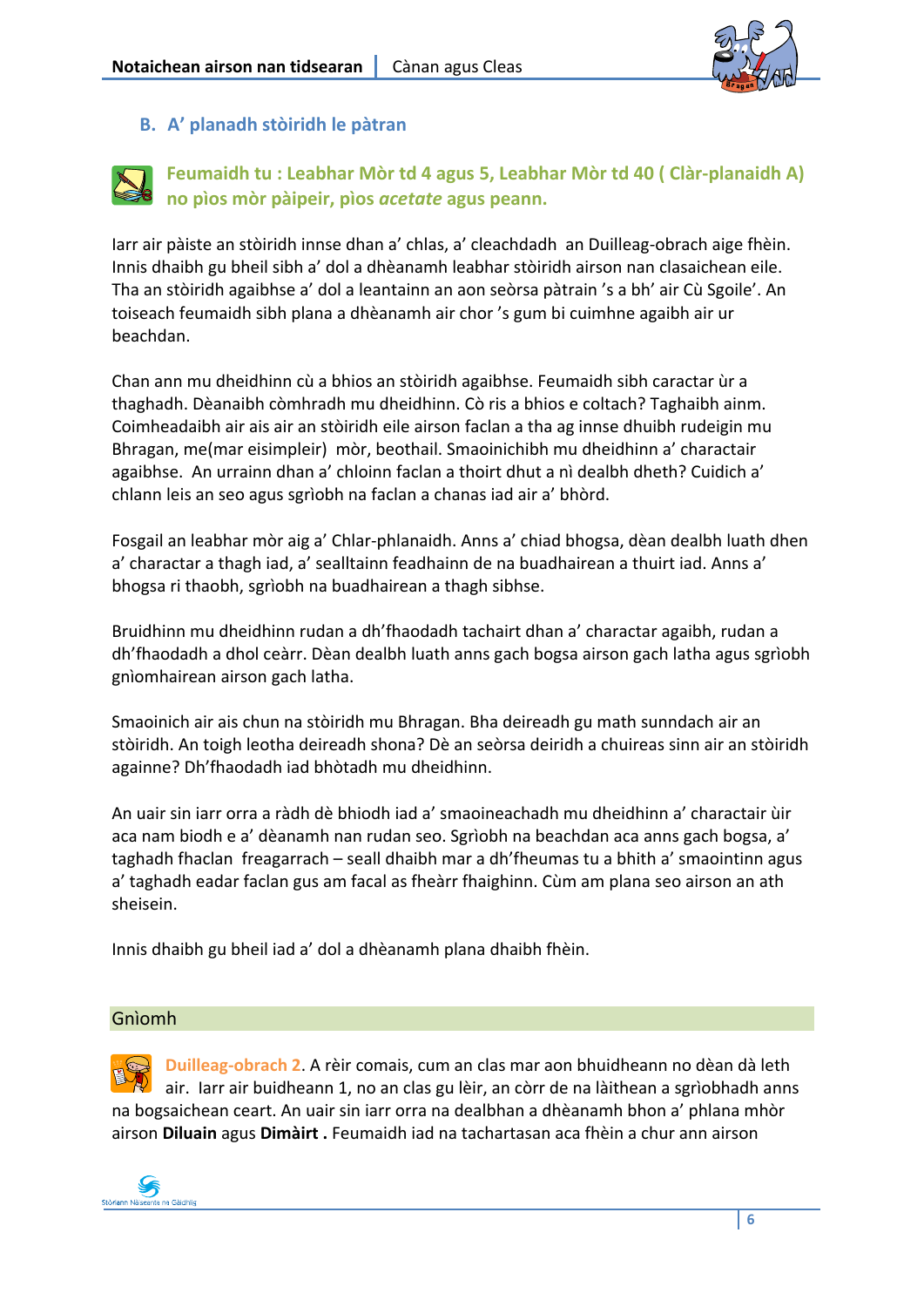

Diciadain, Diardaoin agus Dihaoine. Feumaidh iad aon ghnìomhair agus aon bhuadhair a sgrìobhadh airson gach latha.

Ma tha buidheann 2 agaibh iarr orra na làithean a sgrìobhadh anns na bogsaichean ceart agus an uair sin na dealbhan a dhèanamh bhon a' phlana mhòr airson **Diluain, Diardaoin** agus **Dihaoine**. Feumaidh iad na tachartasan aca fhèin a chur ann airson Dimàirt agus Diciadain agus an uair sin aon ghnìomhair agus aon bhuadhair airson gach latha.

Nuair a bhios iad a' dèanamh nan dealbhan aca, cuimhnich dhaibh nach eil a dhìth ach 'dealbh luath' – chan fheum a h‐uile rud a bhith innte.

### Co‐dhùnadh

Dh'fhaodadh gach buidheann na beachdan aca fhèin a leughadh a‐mach. Brosnaich feadhainn dhiubh gus an stòiridh a leughadh bhon a' phlana aca. Aig an deireadh, cuimhnich dhaibh gu bheil aca ris an aon structar a chleachdadh 's a bha air an stòiridh aig Bragan.

Innis dhaibh gu bheil iad a' dol a chleachdadh a' phlana aca an ath sheisean airson an stòiridh aca fhèin a sgrìobhadh.

### **C. A' dèanamh a' chiad dreachd.**

### **Feumaidh tu: Plana a' chlas, leabhar mòr td 4 agus 5, duilleagan mòra de phàipeir.**

Innis dhan chloinn gu bheil sibh a' dol a chleachdadh a' phlana a rinn sibh roimhe airson ur cuideachadh. Cuimhnichibh gu bheil an aon phàtran 's a bh' air an stòiridh aig Bragan gu bhith air an stòiridh agaibhse ach gu bheil rudan diofraichte a dol a thachairt.

Seall dhaibh plana a' chlas agus an stòiridh "Cù Sgoile". Ciamar a dh'fhaodadh sibh a' chiad sheantans atharrachadh? Tòisich le bhith ag ràdh (Diluain sa chaidh ………)

Cuir suas a' chiad phìos pàipeir agus can gu bheil sibh a' dol a sgrìobhadh pìos air gach duilleig air chor 's gum bi àite ann airson dealbhan a chur ris. Sgrìobh a' chiad sheantans.

Coimhead air ais air an stòiridh aig Bragan airson an dàrna seantans agus brosnaich a' chlann gus innse dhut dè sgrìobhas tu.

Nuair a bhios tu a' sgrìobhadh an ainm, faighnich dhiubh carson a tha thu a' cleachdadh litir mhòr. Iarr orra leughadh air ais na sgrìobh thu. An e seantans a tha ann? Ciamar a tha fios aca?

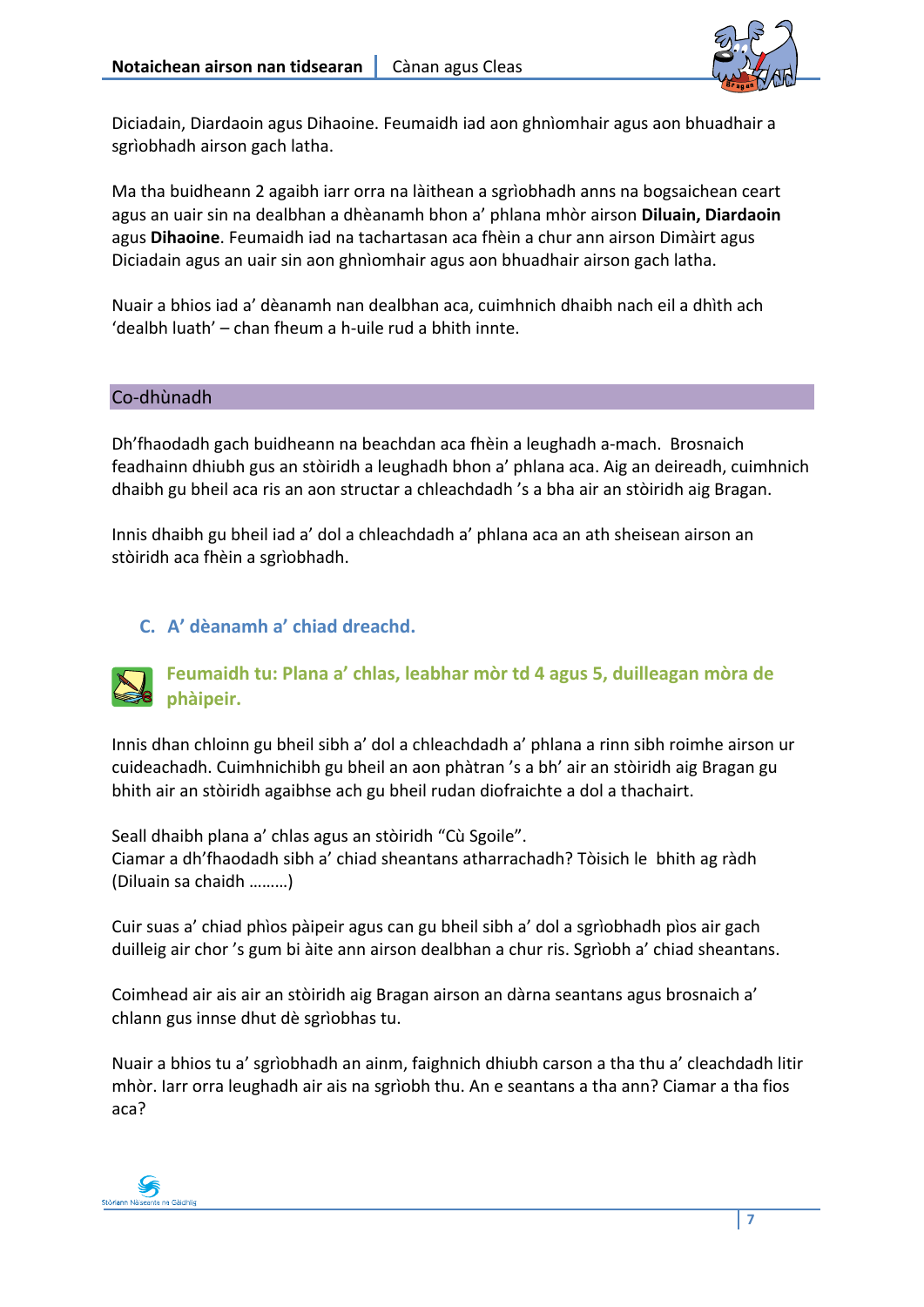

Coimhead air an ath sheantans. ("S e cù mòr beothail a bh' ann.") Leugh an t‐seantans a‐ mach agus brosnaich a' chlann gus na faclan a chuir iadsan dhan phlana a chleachdadh.

Tòisich an ath dhuilleag le "Dimàirt ... Iarr air a' chloinn coimhead air a' phlana gus cuimhneachadh dè thachair. Bruidhinn mu dheidhinn na sgrìobhas tu, mar eisimpleir "Dimàirt dh'ith e na peansailean gu lèir."

Iarr air a' chloinn innse dhut bhon a' phlana acasan dè tha iadsan a'dol a sgrìobhadh. Leugh an ath loidhne bhon an stòiridh – "Ud, ud, abair cù crosta," thuirt an tidsear. A bheil seo freagarrach airson na stòiridh againne? Dè am facal a chleachdas sinne? Sgrìobh an t‐ seantans, a' cur a‐steach an fhacail a thagh iadsan. Iarr orra smaoineachadh air dè am facal a chleachdadh iadsan anns an stòiridh aca fhèin. Dh'fhaodadh iad na seantansan aca fhèin fheuchainn a‐mach.

Sgrìobh seantansan airson Diciadain, Diardaoin agus Dihaoine anns an aon dòigh. Smaoinich ciamar a bhios Dihaoine diofraichte.

### Gnìomh



Innis dhaibh gu bheil iadsan a' dol a sgrìobhadh nam pìosan aca fhèin a' cleachdadh a' phlana a rinn iad roimhe. Dh'fhaodadh iad **Duilleag‐obrach 3** a chleachdadh no pìos pàipeir, a rèir comais

**D. A' toirt sùil air ais agus ag atharrachadh a rèir feum.**



**Feumaidh tu: stòiridh a' chlas, eisimpleirean de sgrìobhadh na cloinne (air an dèanamh nas motha) agus pìosan anns a bheil mearachdan (litreachadh, puingeachadh)**

Leugh tro stòiridh a' chlas. Can gu bheil aig sgrìobhadairean daonnan ri dhol tron an sgrìobhadh aca mus fhoillsich iad e gus dèanamh cinnteach nach eil mearachdan ann. Ma tha atharrachadh sam bith ri dhèanamh, seall mar a dh'fhaodadh tu seo a dhèanamh.

Sgrìobh na h-eisimpleirean agus leugh tromhpa, a' sealltainn nan rudan a tha math mun deidhinn mar structair, beachdan …

Faighnich den sgrìobhadair fhèin am faic iad mearachdan sam bith. Faighnich dhiubh ciamar a dh'fhaodadh iad an ceartachadh.

#### Gnìomh

Dh'fhaodadh a' chlann a bhith ag obair nan càraidean 's a dhol thairis air na seantansan aca fhèin, agus ceartachadh sam bith a dhèanamh.

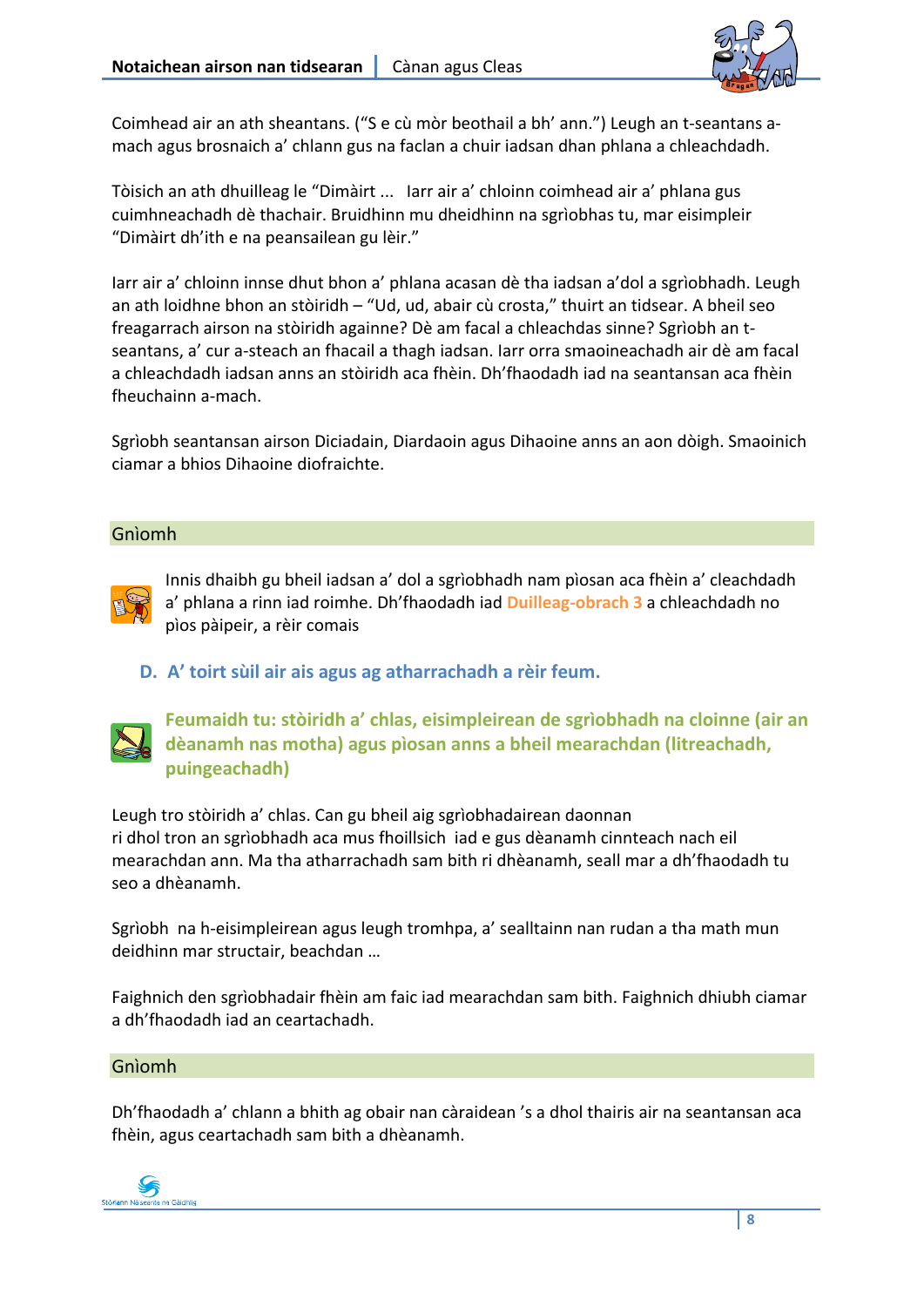

### Co‐dhùnadh

Faighnich den chloinn mu dheidhinn mearachd sam bith a lorg iad agus ciamar a cheartaich iad i.

Dh'fhaodadh iad na làithean aca fhèin a sgrìobhadh air duilleag A4, a' cleachdadh a' phlana aca, agus dealbh a chur ris.

Innis dhaibh gu bheil iad a' dol a dhèanamh an leabhair san ath sheisein.

### **E. A' foillseachadh an leabhair**



**Feumaidh tu: Stòiridh a' chlas, stòiridhean na cloinne, pìosan pàipeir airson beulaibh an leabhair agus eisimpleir de leabhar stòiridh.**

Innis dhan chloinn gu bheil sibh deiseil a‐nis airson na stòiridhean a chur còmhla ann an leabhar airson nan clasaichean eile.

Cruinnich na pìosan obrach còmhla agus aontaichibh dè an t‐òrdugh a chuireas sibh air an leabhar, mar eisimpleir teacsa a' chlas airson Diluain an toiseach, an uair sin a h‐uile Dimàirt, Diciadain agus Diardaoin agus teacsa a' chlas airson Dihaoine.

Dè bhios a' dol air beulaibh an leabhair? Coimhead air eisimpleir de leabhar agus theirig thairis air na faclan, tiotal agus sgrìobhadair.

Coimhead air na litrichean mòra a tha anns an tiotal agus a tha ann an ainm an sgrìobhadair. Coimhead cuideachd air meudachd nan litrichean a tha iad a' cleachdadh.

Taghaibh tiotal agus sgrìobh e, ag iarraidh comhairle air a' chloinn a thaobh meudachd, litreachadh, litrichean mòra …

Taghaibh dealbh airson beulaibh an leabhair.

Dh'fhaodadh iad a bhith ag obair ann am buidhnean measgaichte gus leabhar a chur còmhla. Dh'fheumadh iad an obair a roinn a‐mach, mar eisimpleir cuideigin a' dèanamh beulaibh an leabhair (bhiodh e math nan dèanadh a' bhuidheann beagan còmhraidh mu dheidhinn seo gus beachdan a h‐uile duine fhaighinn), cuideigin a' dèanamh Diluain (teacsa a' chlas), cuideigin a' cruinneachadh a h‐uile Dimàirt, Diciadain agus Diardaoin agus gan cur ann an òrdugh agus cuideigin a' dèanamh Dihaoine.

Thoir taic dhan chloinn aig an ìre seo, a' cuimhneachadh nam puingean teagaisg**:** 

- Pàtran na stòiridh
- Làithean na seachdaine
- Seantansan

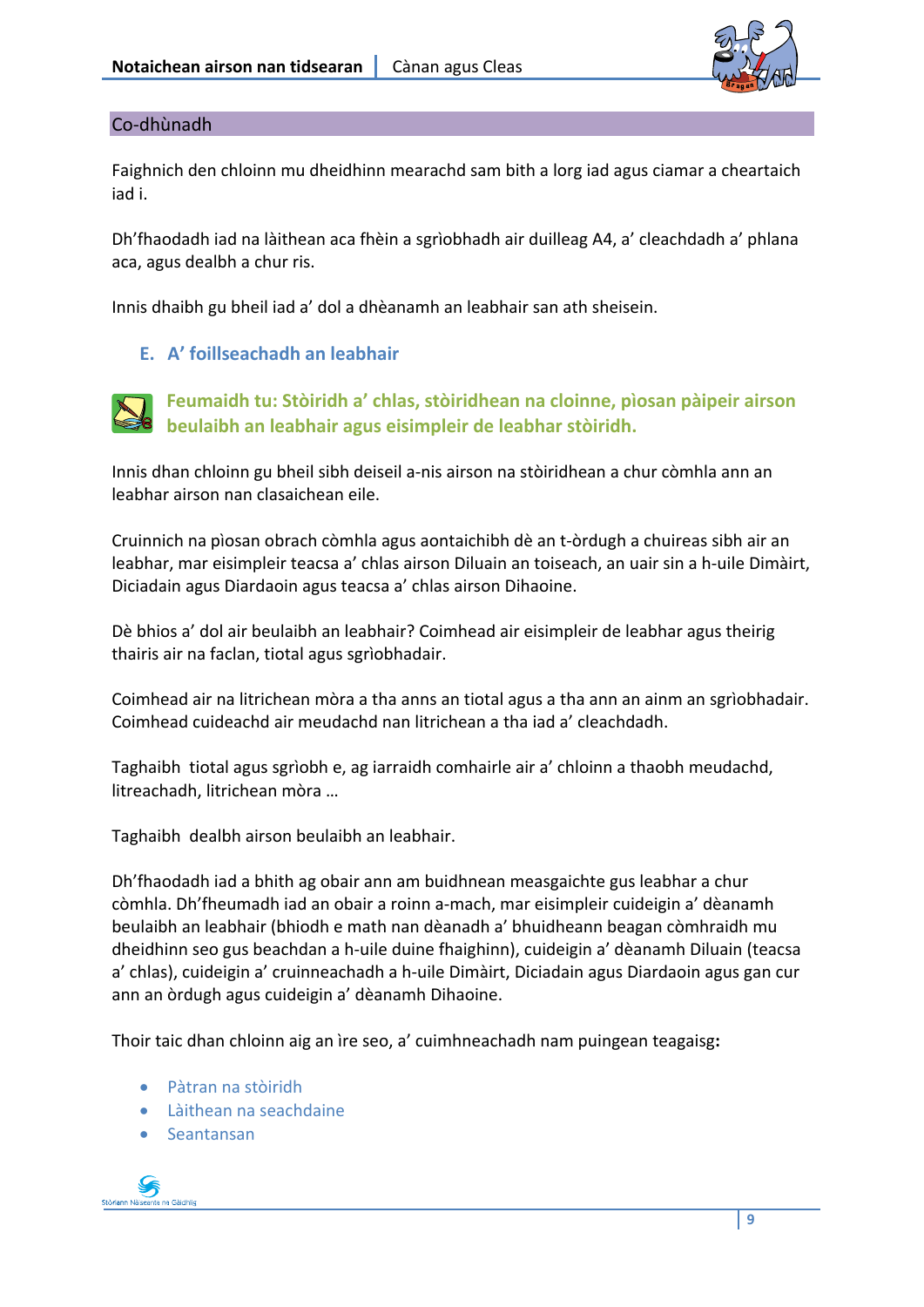

## Anns an Dubh Dorcha

### **A' sgrìobhadh bàrdachd**



Coimhead air 'Anns an Dubh Dorcha" anns an leabhar mhòr. Leugh an tiotal agus dèan beagan còmhraidh air na bhios a' tachairt air an oidhche agus na creutairean a bhios nan dùisg.

Leugh a' bhàrdachd, a' sealltainn ruitheam agus comhardadh gu soilleir le do ghuth.

Leugh a' bhàrdachd a‐rithist, a' stad aig a' chomhardadh agus a' feuchainn ri bhith a' toirt misneachd dhan a' chloinn na faclan a ràdh.

Bruidhinn mu na faclan agus mu na fuaimean a bhios aig na sradagan agus na lasraichean. Faighnich dhan chloinn dè na faclan a tha ag innse dhut mun t‐seòrsa fuaim a tha aig na sradagan. Lorg iad seo anns an teacsa agus sgrìobh iad air a' phàipear.

Cuir cearcall timcheall air deireadh nam faclan. Dèan beagan còmhraidh air a' chomhardadh a tha eadar an dà fhacal. Dèan beagan spòrs le faclan le bhith a' dèanamh fhaclan ùra le comhardadh. Can nach fheum iad faclan a cheart dha‐rìribh a chleachdadh – faodaidh iad faclan a dhèanamh suas iad fhèin – 's e spòrs a tha ann agus 's e fuaim an fhacail a tha cudromach.

Coimhead air a' phuingeachadh. Dèan beagan còmhraidh mu dheidhinn mar a tha loidhne ann am bàrdachd eadar‐dhealaichte bho sheantans agus gu bheil i na phàirt dhen ruitheam.

Faighnich dhan chloinn am faic iad pàtran eile sa bhàrdachd – a' cheist agus an loidhne mu dheireadh a tha a' nochdadh anns gach rann.

### Gnìomh



**Duilleag‐obrach 4**

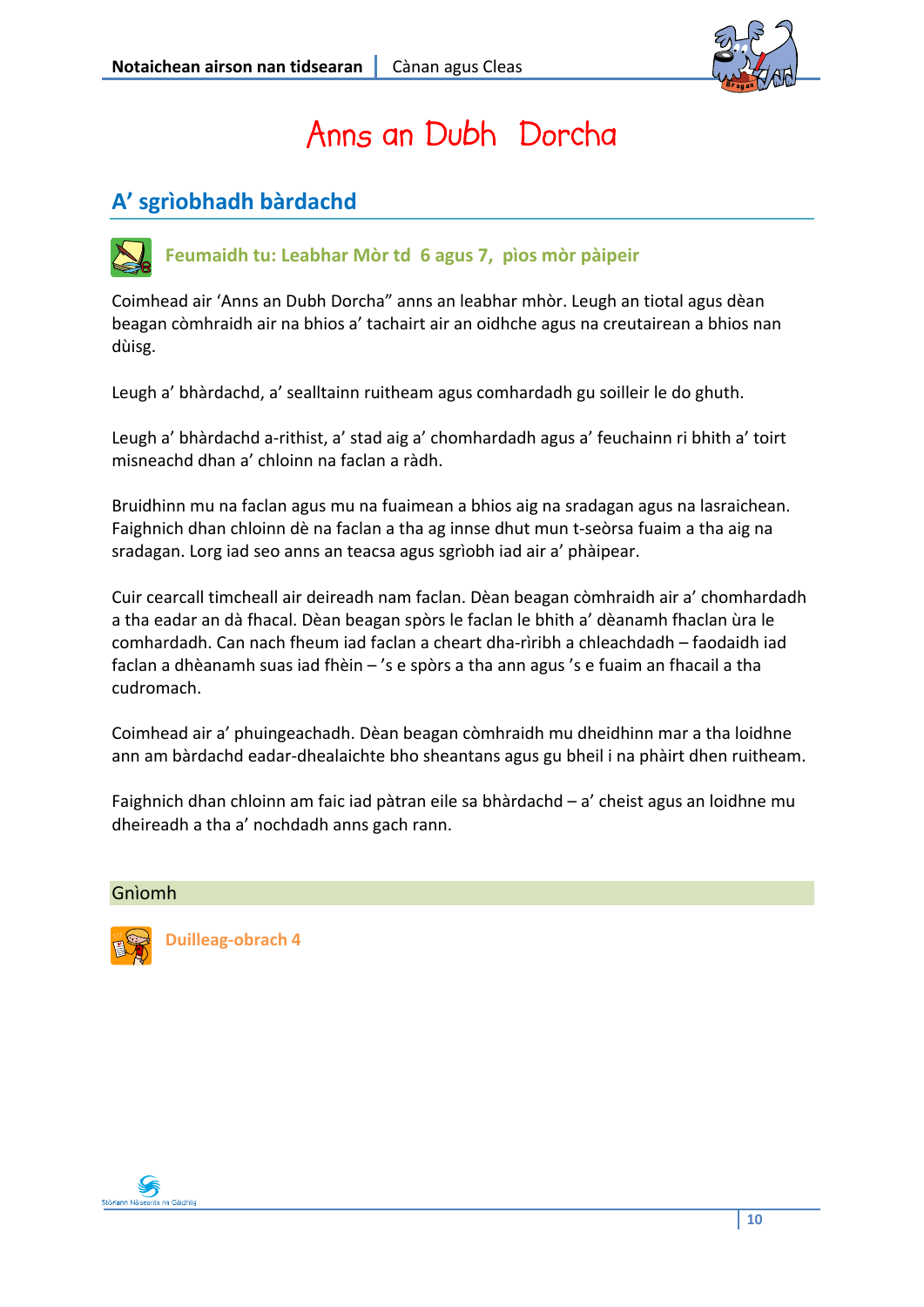

## Boban

### **Rann agus spòrs**

Faodaidh beagan spòrs a bhith agaibh a' coinneachadh ri Boban a‐rithist.

Faodaidh sibh:

- An rann a leughadh còmhla
- An rann a dhèanamh le na gluasadan
- Na gluasadan a mhaidseadh ris na dealbhan
- An rann a ghabhail agus an ruitheam a chumail le
- *Claves* no le a bhith a' bualadh nam basan.

Seall dhaibh a-rithist mar a tha an ruitheam ag innse far a bheil deireadh gach loidhne chan e seantansan a th' annta.

### **Tomhais Dè?**

#### Gnìomh:



**Gèam Duilleag‐obrach 3**

Tha an gèam seo a'toirt cothrom an tòimhseachan‐tarsainn fheuchainn leis a' chlas no nam buidhnean nas lugha.

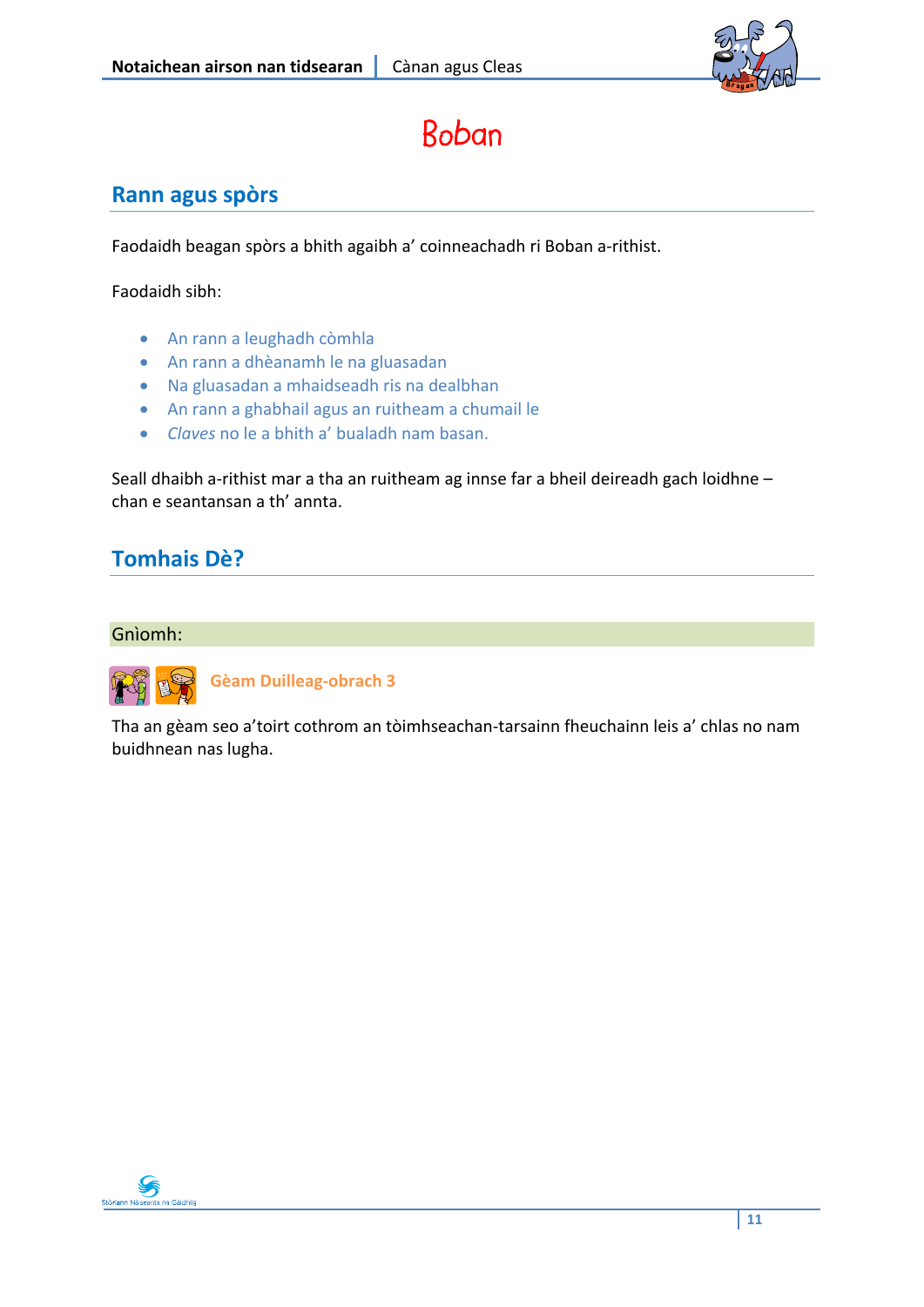

## Beathaichean

Tha na dealbhan air td 10 agus 11 den leabhar mhòr airson còmhradh a bhrosnachadh.

### **Còmhradh**

'S e dealbh de thuathanas trang anns an dùthaich‐sa le mòran bheathaichean rim faicinn a tha seo. Tha cothrom ann airson na beathaichean agus an àl ainmeachadh agus cuideachd a bhith bruidhinn air na rudan a bhios sinn a' faighinn bhuapa.

Anns an dealbh tha **3 uircein**, **5 iseanan circe** agus **3 piseagan** rin lorg.

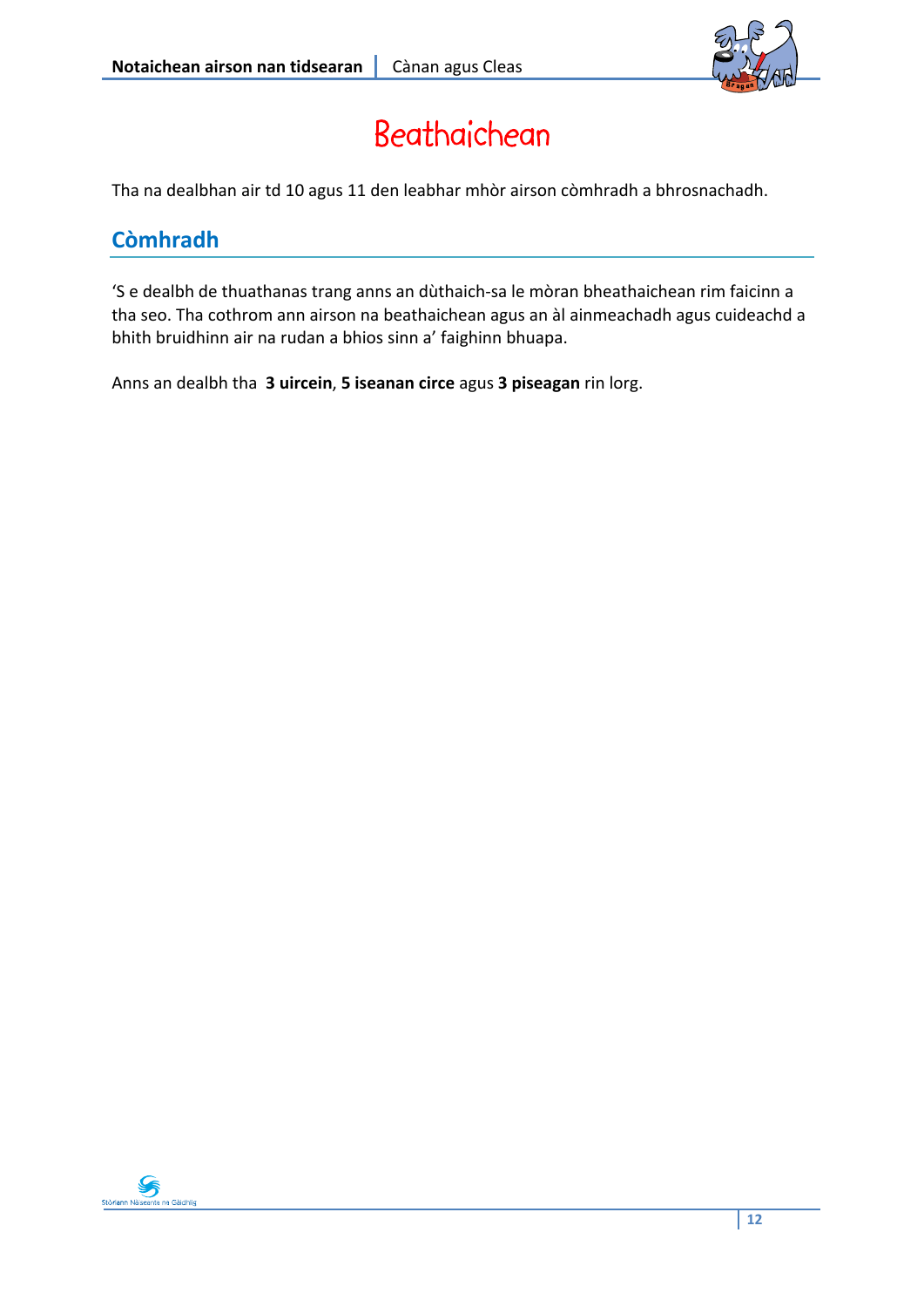

## Ann an Afraga

Tha dealbh gu tur eadar‐dhealaichte air na duilleagan seo a tha a' sealltainn bheathaichean fiadhaich anns an àrainneachd aca fhèin.

### **Fiosrachadh**

**Ailbheanan** − Bidh an t‐ailbhean fireann a' cumail aige fhèin. Bidh an tè bhoireann a' fuireach comhla ris an àl.

**Baboons** − Bidh iad a' giùlan an àil air an druim.

**Leòmhainn** − Tha coltas fiadhaich air an fhear fhireann ach 's e an leòmhann boireann a bhios a' sealg.

**Liopard** − Gu math tric bidh liopard a' slaodadh a bhìdh suas gu mullach craoibhe far am faigh e ithe ann am fois.

**Eich‐aibhne** − Is toigh le eich‐aibhne a bhith gam bogadh fhèin anns a' pholl. Bidh seo gan cumail gun fàs ro thioram.

#### Gèam



Feumaidh am pàiste fiosrachadh a thoirt seachad mu dheidhinn beathach gun a bhith ga ainmeachach, mar eisimpleir:

"Tha mi meadhanach mòr le ceithir casan. Tha mo cheann dubh ach tha mo chorp geal. Bidh mi ag ithe feur. Gheibh thu clòimh bhuam." Cò mi?

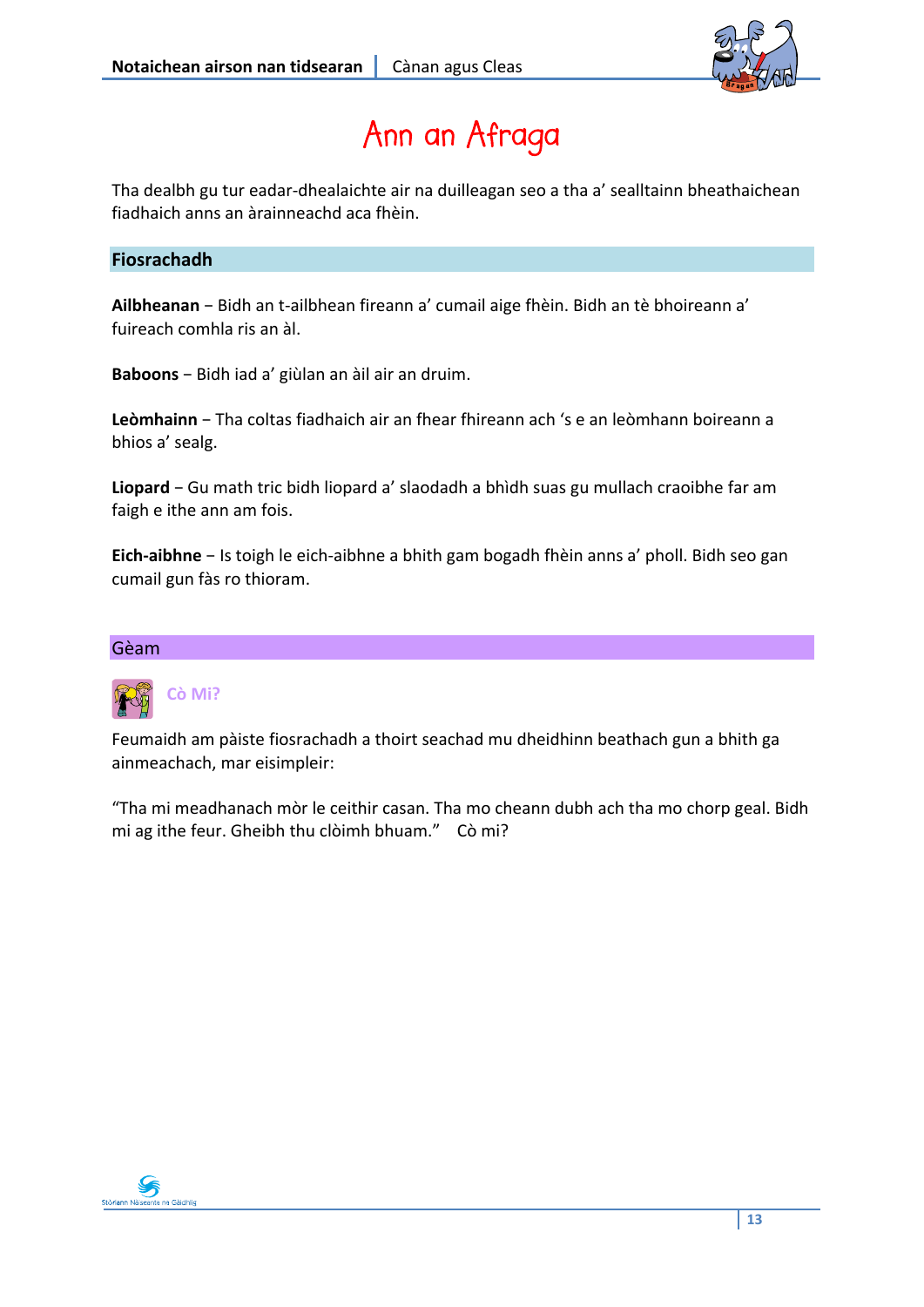

## A' glanadh tanca òr-iasg / a' biathadh peata

### **A' Sgrìobhadh Stiùireadh**

### **A. A' leughadh Stiùireadh**

Coimhead timcheall air a' chlas/ an sgoil airson eisimpleirean stiùiridh, Mar – 'Nigh do làmhan'; 'Coisich'.

Bruidhinn air dè cho cudromach 's a tha stiùireadh nar beatha. Cluich gèam mar 'Tha Sìm ag ràdh' agus thoir cothrom dhaibh na h‐òrdain a thoirt seachad.

Fosgail an leabhar mòr aig td 16 agus 17 agus leughaibh an teacsa còmhla. Carson a tha àireamhan aig na dealbhan? Innis dhaibh gu bheil stiùireadh ag innse dhut mar a nì thu rudeigin ann an òrdugh: mar eisimpleir, feumaidh tu an t-iasg a thoirt às an tanca mus dòirt thu às an t‐uisge.

Iarr orra na litrichean mòra agus na stad‐phuingean a lorg. Seall dhaibh mar a bhios gach seantans a' tòiseachadh air loidhne ùr agus gu bheil iad goirid.

Tha iad nas fhasa an leughadh mar sin.

### Gnìomh

**Duilleagean‐obrach 5 agus 6:** (a rèir comais) Iarr air a' chloinn na dealbhan a ghearradh a‐mach agus an cur ann an òrdugh, le àireamh air gach tè. Airson **Duilleag‐obrach 6** iarr air a' chloinn an stiùireadh a chrìochnachadh, le bhith a' cleachdadh fhaclan bhon leabhar mhòr.

Brosnaich a' chlann gu bhith a' leughadh a‐mach an stiùireadh aca. Tha e cudromach gum fàs iad eòlach air a bhith a' cleachdadh an t‐seòrsa cainnt seo.

### Co‐dhùnadh

Leugh an stiùireadh anns an leabhar a‐rithist. Brosnaich a' chlann gu bhith ga leughadh còmhla riut. Cuimhnich air na puingean cudromach mu dheidhinn stiùireadh (tha e ag innse do chuideigin dè na tha aca ri dhèanamh, tha gach stiùireadh a' tòiseachadh air loidhne ùr, gu math tric tha na puingean ann an òrdugh le àireamhan orra). Innis dhaibh gu bheil sibh a' dol a sgrìobhadh an stiùiridh agaibh fhèin airson mar a bhios sibh a' coimhead às dèidh peata.

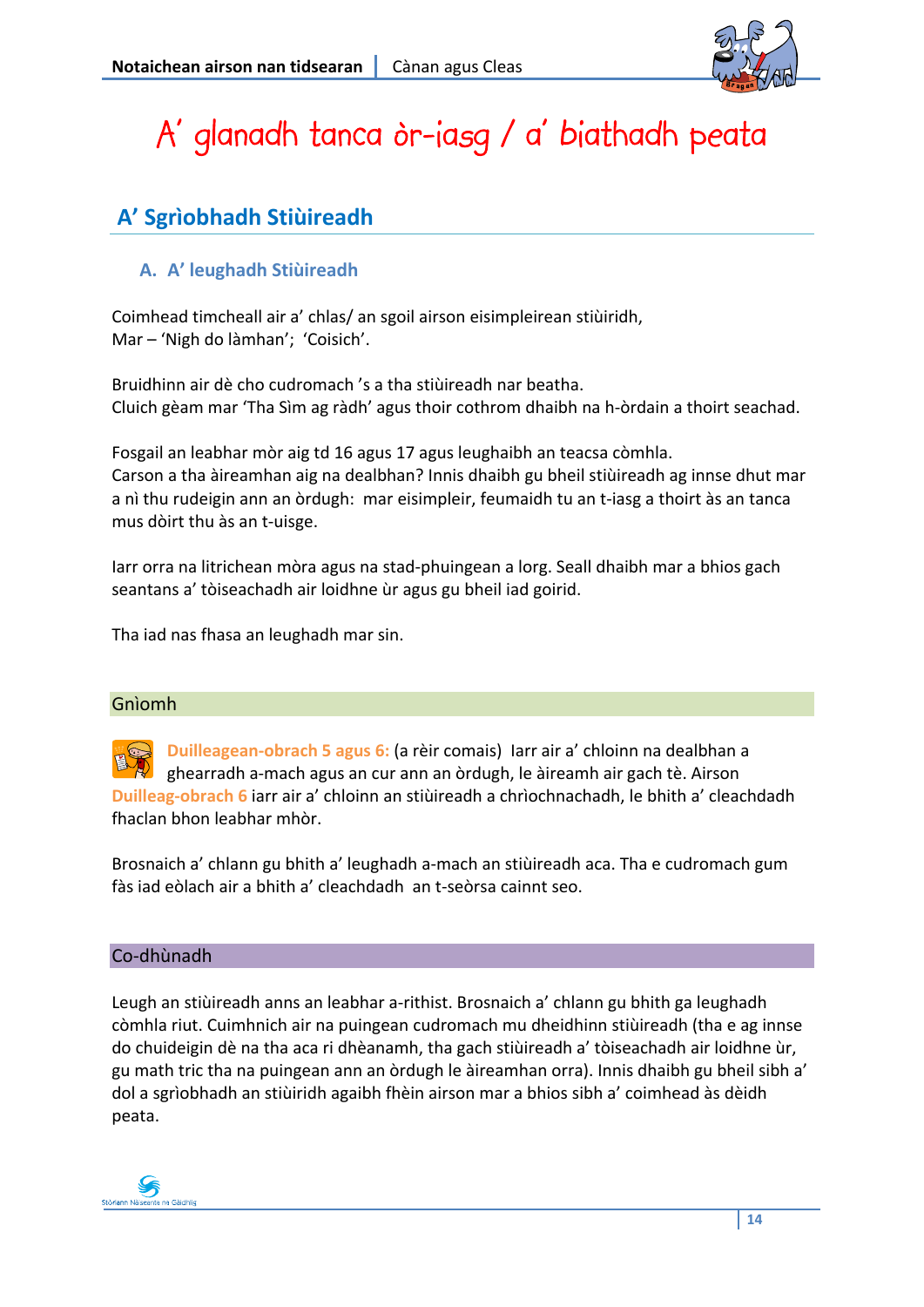

### **B. A' Planadh Stiùireadh**



Dèan beagan còmhraidh air na dh'ionnsaich iad san t‐seisean mu dheireadh. Dè tha àraid mu dheidhinn a bhith a' sgrìobhadh stiùireadh? (tha e ag innse do chuideigin dè na tha aca ri dhèanamh, tha gach stiùireadh air loidhne ùr, tha na puingean ann an òrdugh). Leugh thairis air td 16 agus 17 a‐rithist.

Innis dhan chloinn gu bheil sibhse a' dol a dhèanamh postair stiùiridh dhuibh fhèin air mar a bhios sibh a' biathadh peata.

Ma tha peata aig a' chlas agaibh 's ann dha a bhios e. Mura bheil, taghaibh peata. Dèanaibh beagan còmhraidh air dè na rudan a dh'fheumas am peata agaibh. Can gum bi e cuideachail plana a dhèanamh an toiseach.

Air a' phìos pàipeir sgrìobh faclan feumail a chanas a' chlann. Mar eisimpleir, tanca, dòirt, uisge, biadh, clachan.

Smaoinich air dè dhèanadh tu an toiseach**,** agus cuir àireamh 1 ri taobh an fhacail sin … agus mar sin air adhart.

Dèan cinnteach gu bheil iad a' tuigsinn cho cudromach 's a tha an t‐òrdugh.

### Gnìomh



### **Duilleag‐obrach 7**

Thoir cothrom dhan a' chloinn a bhith a' bruidhinn mu dheidhinn mus cuir iad na dealbhan ann an òrdugh. Nuair a tha iad deiseil, brosnaich iad gu bhith ag innse an stiùireadh aca, a' cleachdadh cànan freagarrach. Dh'fhaodadh iad seo a dhèanamh còmhla ri caraid – aonan a' toirt seachad òrdugh agus an duine eile ga dhèanadh.

### Co‐dhùnadh

Fosgail an leabhar mòr aig td 14 agus 15 agus cuiribh àireamh air a h‐uile dealbh còmhla.

Faodaidh a' chlann coimeas a dhèanamh eadar am plana acasan agus an leabhar. Innis dhan chloinn gu bheil iad dol a sgrìobhadh an stiùiridh aca fhèin san ath sheisean.

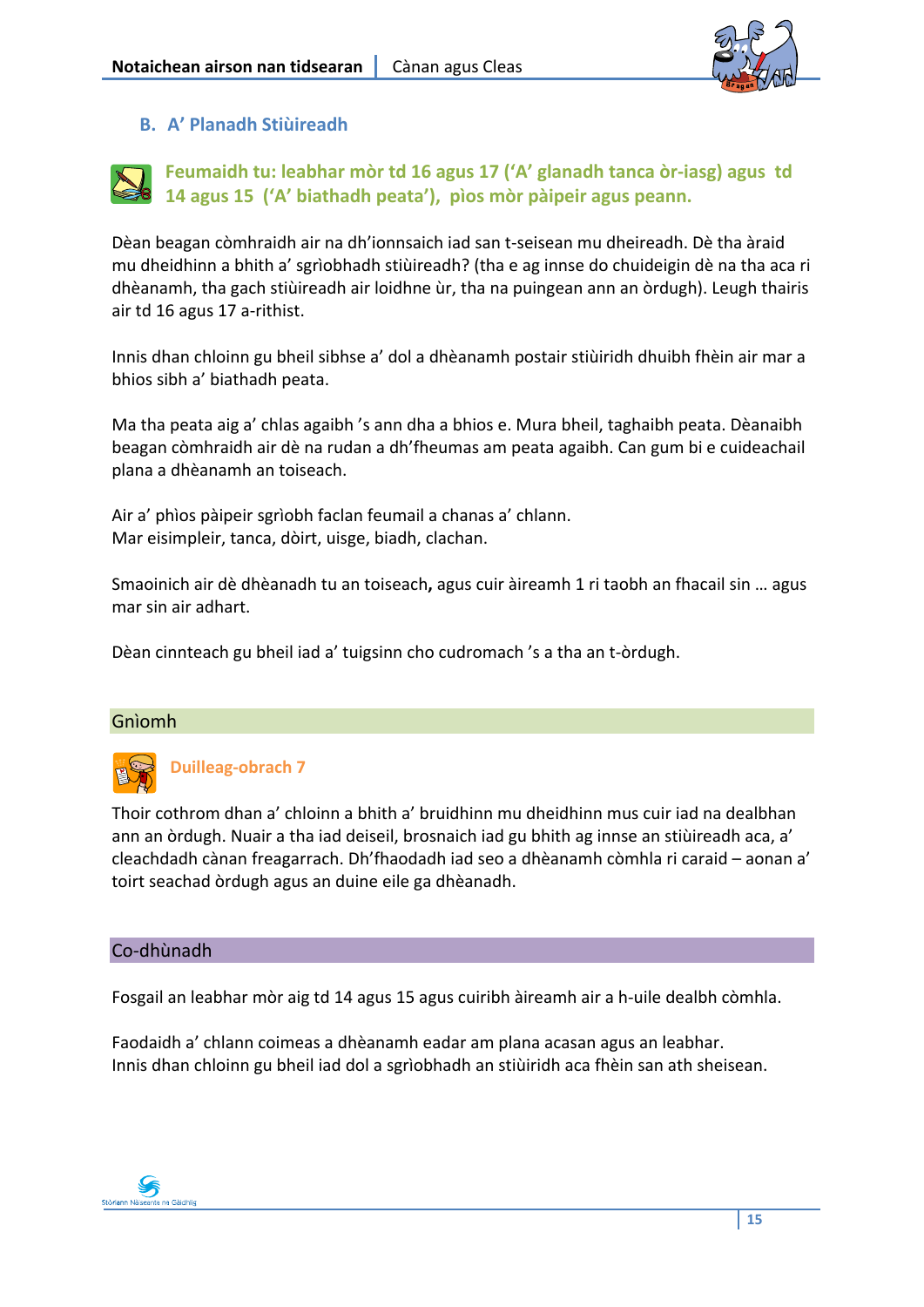

### **C. A' chiad dreachd**



**Feumaidh tu: Plana a' chlas, planaichean na cloinne agus bùird bheaga gheala (aon eadar dithis)**

Cuir suas plana a' chlas. Can gu bheil sibh a' dol ga chleachdadh airson stiùireadh a sgrìobhadh. Brosnaich a' chlann gus innse dhut na rudan cudromach mu dheidhinn stiùireadh (tha gach pìos den stiùireadh a' tòiseachadh air loidhne ùr, tha iad ann an òrdugh agus tha iad goirid agus furasta an tuigsinn).

Lorg an dealbh leis an àireamh 1 agus bruidhinn air ciamar a dh'fhaodadh tu an t‐seantans a sgrìobhadh. Can – "Feumaidh sinn am biadh fhaighinn an toiseach – Faigh am biadh." Seall dhaibh mar a bhios tu a' taghadh cànan.

Dh'fhaodadh a' chlann an t‐seantans fheuchainn air na bùird gheala.

Sgrìobh an t‐seantans air a' bhòrd. Leugh i agus faighnich dè a tha a dhìth (an àireamh)? Cùm ort anns an dòigh seo – cuimhnich gum bi gach seantans a' tòiseachadh air loidhne ùr air chor 's gum bi e furasta a leughadh .

Innis dhan chloinn gu bheil iadsan a' dol a sgrìobhadh an stiùireadh aca fhèin.

#### Gnìomh

**Duilleag‐obrach 7** agus striopan pàipeir. Cuir iad ann am buidhnean de chòignear. Thoir aon dealbh bho **Duilleag‐obrach 7** agus striop pàipeir dhan a h‐uile duine. Faodaidh iad an t‐seantans a tha a' dol leis an dealbh a tha aca a dhèanamh.

### **D. A' toirt sùil air agus ga atharrachadh**



**Feumaidh tu: Plana a' chlas, obair na cloinne.**

Theirig thairis air an stiùireadh a sgrìobh sibh roimhe, a' coimhead air a' chànan a chleachd sibh agus an dreach a tha air.

Dèan cinnteach gu bheil sibh uile toilichte leis – a bheil rud ann a tha sibh airson atharrachadh?

Coimhead air feadhainn dhe na pìosan sgrìobhaidh a rinn a' chlann air na striopan aca. A bheil rud sam bith ann a tha sibh airson atharrachadh? Smaoinich air litreachadh, puingeachadh, cànan.

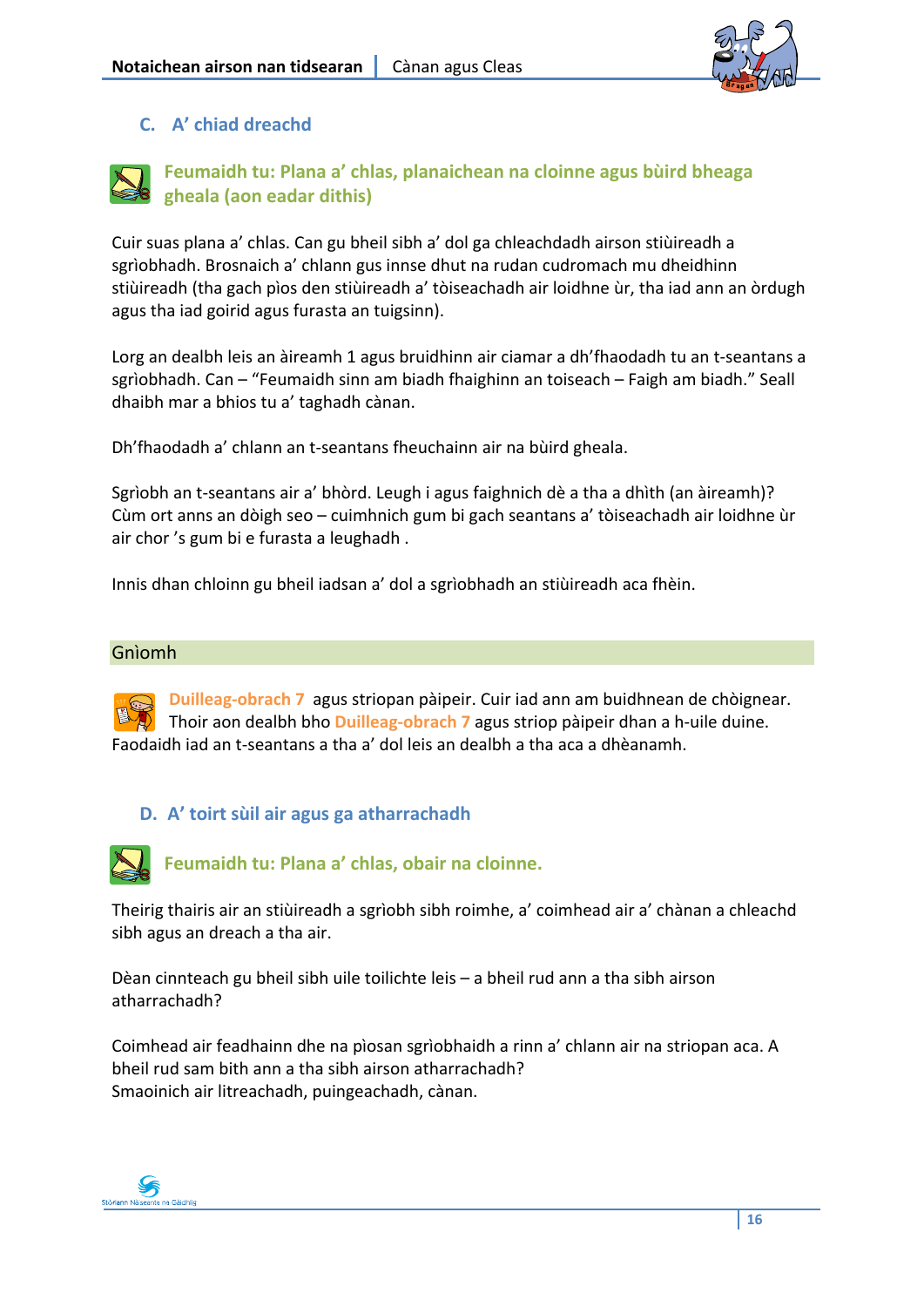

### Gnìomh

Iarr orra, ann am buidhnean, seasamh ann an òrdugh leis an stiùireadh aca. Nuair a tha iad deiseil, dh'fhaodadh iad na striopan a leughadh a‐mach gus dèanamh cinnteach gu bheil iad ann an òrdugh.

Dh'fhaodadh iad a‐nis an stiùireadh aca a steigeadh ann an òrdugh air pìos cairt A3.

#### Co‐dhùnadh

Faodaidh aon phàiste bho gach buidheann an stiùireadh aca a leughadh a‐mach. Innis dhaibh gu bheil sibh a' dol a chur crìoch air a' phostair an ath thuras.

### **E. A' dèanamh postair stiùiridh**

**Feumaidh tu : Pìosan cairt A3, eisimpleir de phostair, pinn agus peansailean**

Cuimhnich dhaibh gu bheil sibh a' dol a dhèanamh postair stiùiridh a dh'innseas mar a bhios sibh a' biathadh peata.

Coimhead air a' phostair eile. Coimhead air an dreach a tha air: mar eisimpleir, tiotal nas motha na an còrr agus dealbhan a tha gar cuideachadh.

#### Gnìomh

Ann am buidhnean faodaidh iad dealbh a dhèanamh airson an t‐ seantans a sgrìobh iad agus an uair sin na dealbhan a steigeadh ann an òrdugh air a' phostair. Feumaidh iad smaoineachadh air tiotal air a shon.

#### Co‐dhùnadh

Can cho math 's a rinn a h‐uile duine. Coimhead air na postairean agus faighnich a bheil iad uile soilleir agus furasta an leantainn.

Bruidhinn a‐rithist air na puingean teagaisg. Croch na postairean faisg air àite a' pheata ma tha fear agaibh.

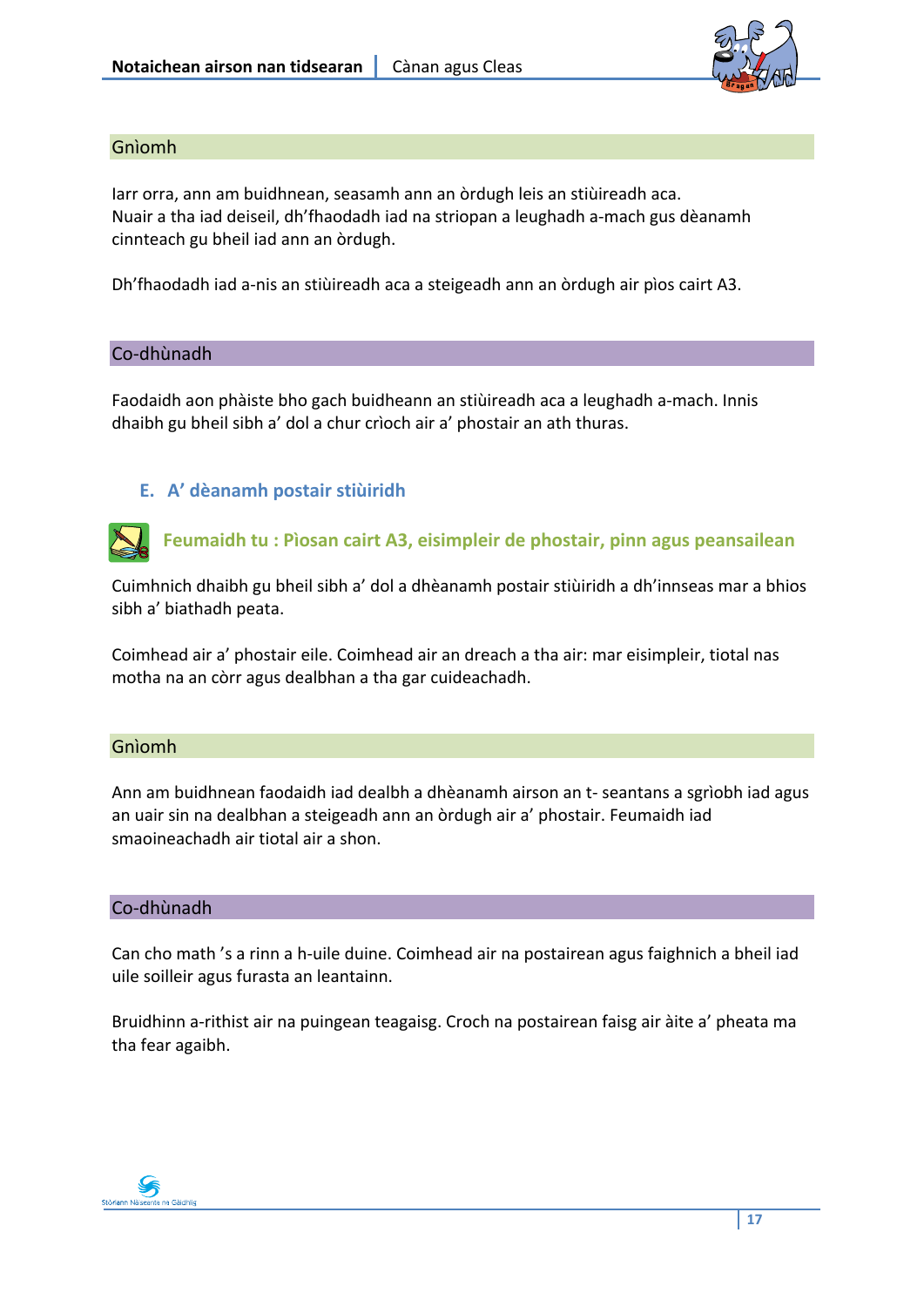

### **F. A' sgrìobhadh stiùireadh**

An‐diugh innis dhaibh stòiridh mu Mhgr Dìochuimhneach agus mar a chaidh e dhan sgoil aon latha gun aodach. Cha robh cuimhne aige aodach ceart a chur air no a bhaga a thoirt leis. Can gu bheil sinne a' dol a sgrìobhadh stiùireadh dha gus nach tachair seo a‐rithist.

Cuimhnich dhaibh mar a rinn iad an stiùireadh roimhe agus na puingean cudromach mu dheidhinn stiùireadh.

Dh'fhaodadh sibh planadh mar a rinn sibh roimhe.

Dh'fhaodadh iad gèam mar ''Tha Sìm ag ràdh'' a chluich, a' cleachdadh an t‐seòrsa cànain a dh'fheumadh iad airson seo.



Tha Clàr‐planaidh B anns an leabhar air td 41 a dh'fhaodadh sibh a chleachdadh airson planadh còmhla agus cuideachd **Duilleag‐obrach 8** airson ur cuideachadh.

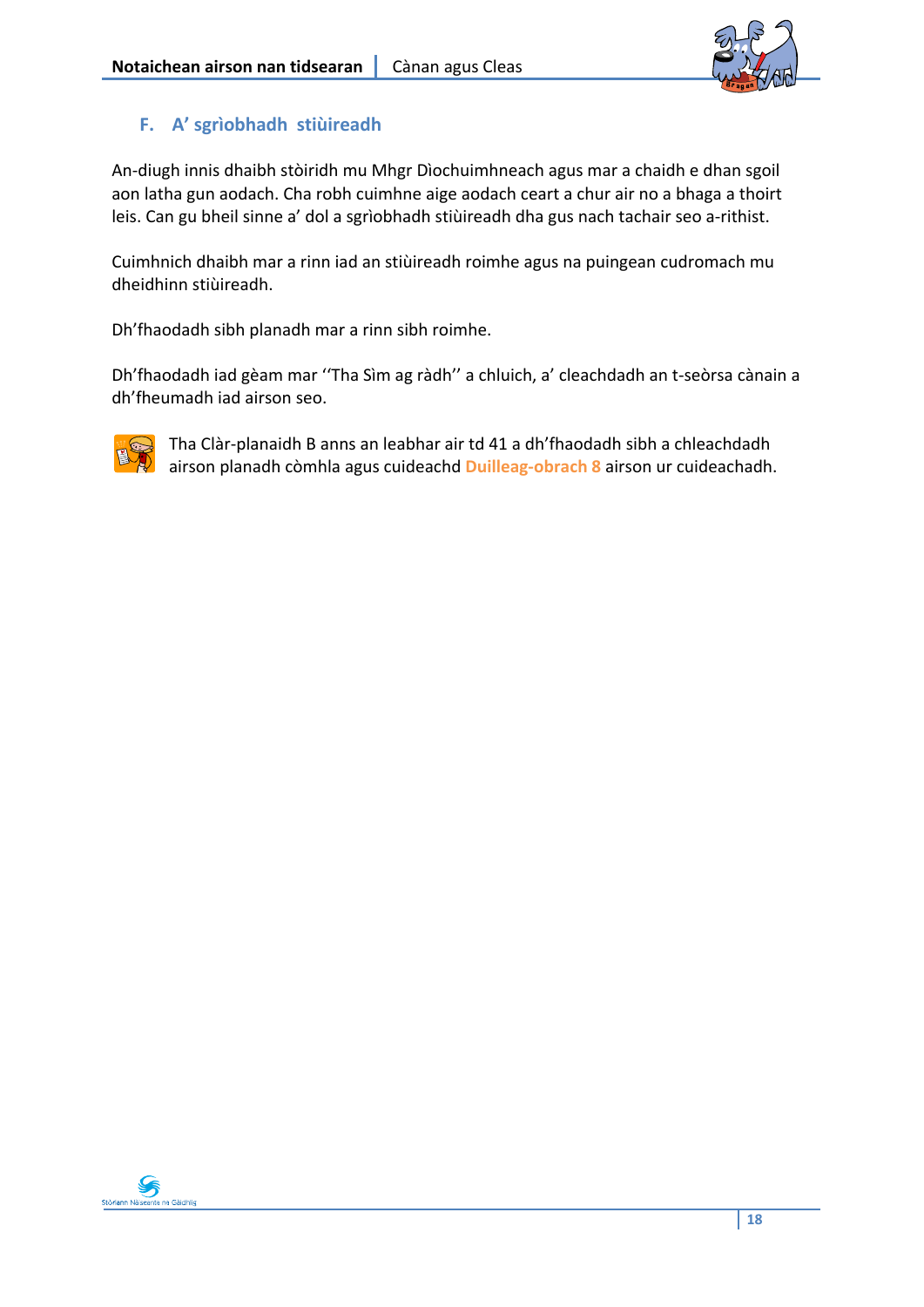

## Fèill Pheataichean

### **A'sgriobhadh earrann fiosrachaidh**

Tha td 18 gu 21 anns an leabhar mhòr a' sealltainn mar a chuir Megan, nighean bheag ann an clas 4, air dòigh fèill pheataichean.

Tha eisimpleirean de dhiofar seòrsa sgrìobhaidh ann: postair, litir, liosta, litir fiosrachaidh, pìos sa phàipear, sanas.

Dh'fhaodadh a' chlann na modailean seo a chleachdadh airson am pìosan fhèin a sgrìobhadh.

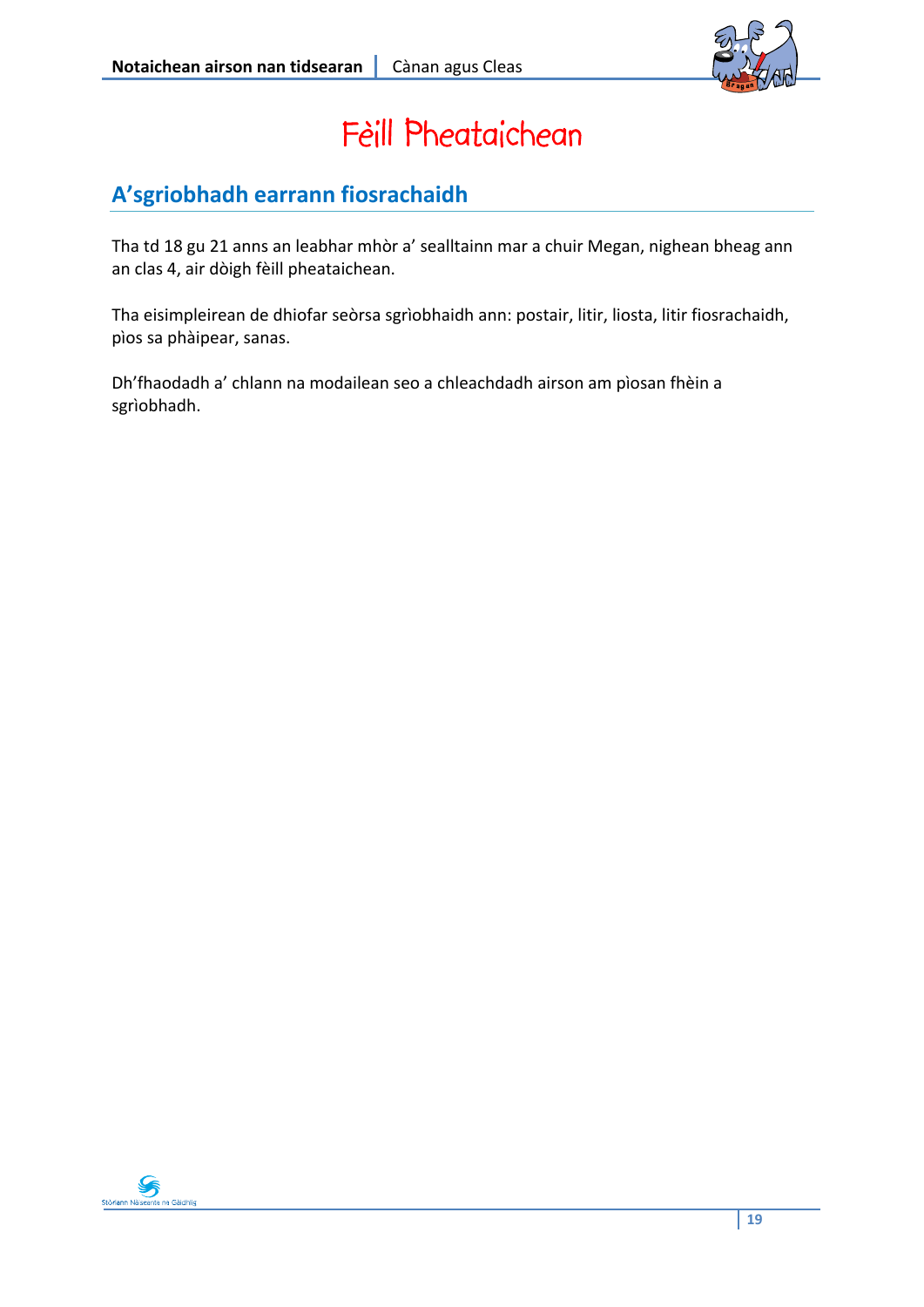

## Peataichean

### **Sgriobhadh fiosrachail**

**A. A' coimhead air earrann fiosrachaidh**



**Feumaidh tu: leabhar mòr td 22 agus 23, pìos** *acetate***, pinn dhathte agus eisimpleirean de leabhraichean fiosrachaidh.**

Coimhead air na dealbhan air td 22 agus 23. Innis dhan chloinn gu bheil sibh a' dol a dhèanamh leabhar fiosrachaidh mu bheathaichean.

Coimhead air eisimpleir de leabhar fiosrachaidh.

A bheil e coltach ri leabhar stòiridh? Ciamar a tha e diofraichte? Brosnaich a' chlann gu bhith coimhead air an dreach, mar eisimpleir cinn‐sgrìobhhaidh, bileagan, clàir agus msaa.

Coimhead air a' chlàr‐innse agus dèan beagan còmhraidh air an adhbhar a tha an seòrsa leabhair seo ann.

Coimhead a‐nis air an leabhar mhòr td 22 agus 23 agus faighnich an ann à leabhar stòiridh no leabhar fiosrachaidh a tha seo? Ciamar a tha fios aca (me cinn‐sgrìobhaidh, dealbhan,…) Cleachd am pìos *acetate* agus na pinn dhathte airson loidhne a chur fo na comharran seo. Leugh an tiotal agus can gum bi e ag innse dhuinn dè an cuspair a tha air an duilleig.

Coimhead air na fo‐chinn agus seall mar a bhios iad ag innse dhut cò mu dheidhinn a tha am pìos sin.

Coimhead air na bileagan agus dèan beagan còmhraidh mu dheidhinn mar a bhios iad dìreach ag innse dhut ainm an rud − chan eil iad ag innse dhut cò ris a tha e coltach agus cuideachd chan eil iad sgrìobhte ann an seantansan.

A bheil rud sam bith eile ann a dh'fhaodadh iad a chur dhan dealbh? Ma‐thà, dh'fhaodadh sibh an cur ann.

### Gniomh



**Duilleagan‐obrach 9‐10:** Dh'fhaodadh a' chlann na bileagan a ghearradh 's a steigeadh san àite cheart no an copaigeadh bhon leabhar mhòr a rèir comais.

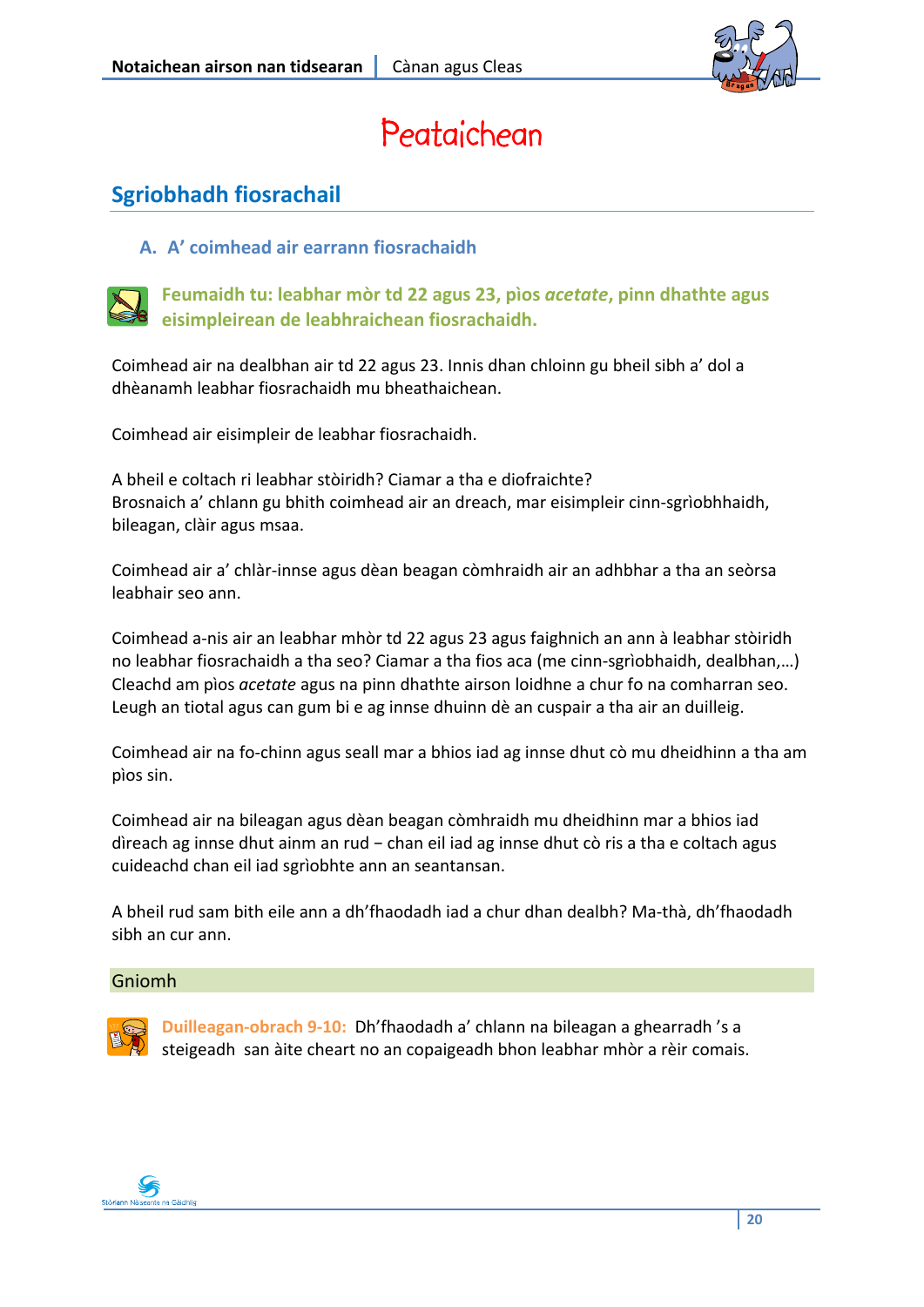

### Co‐dhùnadh

Mìnich na puingean cudromach mu dheidhinn teacsa fiosrachaidh (tràth làthaireach, cinnsgrìobhaidh, bileagan agus msaa)

### **B. A' planadh earrannan fiosrachaidh**



### **Feumaidh tu: leabhar mòr td 22 agus 23 agus Clàr–planaidh C air td 42, pìos** *acetate.*

Dh'fhaodadh sibh an Clar‐planaidh air td 42 a lìonadh airson fear de na beathaichean, na bileagan a chur ann agus buadhairean a chur ann cuideachd. Dèan cinnteach gun tuig iad gur e plana a th' ann agus gur e dìreach faclan a tha sibh a' cur sìos.

A bheil fiosrachadh eile ann a dh'fhaodadh sibh a chleachdadh? Leugh na pìosan fiosrachaidh eile a tha ann agus smaoinich air ciamar a dh'fhaodadh sibh sin a chur dhan chlàr. A bheil fiosrachadh eile ri fhaighinn às an dealbh?

Leugh thairis air a' phlana. Dèan cinnteach gu bheil a h‐uile rud a tha dhìth oirbh ann. Dèan beagan còmhraidh air mar a sgrìobh sibh na notaichean agus mar nach do sgrìobh sibh ann an seantansan slàn aig an ìre seo.

Innis dhaibh gu bheil sibh a' dol a sgrìobhadh earrann fiosrachaidh an ath thuras.

### **C. A' sgriobhadh earrann fiosrachaidh**



### **Feumaidh tu: Clàr‐planaidh C td 42 (plana a' chlas),** *acetate* **agus pìos mòr pàipeir.**

Dèan beagan còmhraidh mu dheidhinn a' phlana a rinn sibh roimhe agus air an leabhar a tha sibh a' dol a dhèanamh.

Faodaidh sibh am pìos sgrìobhaidh a dhèanamh còmhla, a' sealltainn mar a bhios sibh a' dèanamh sheantansan bho na notaichean agaibh.

#### Gnìomh



Tha **Duilleagan‐obrach 9, 10 agus 11** ann a chuidicheas a' chlann gus aithris a sgrìobhadh air na beathaichean eile airson an leabhair.

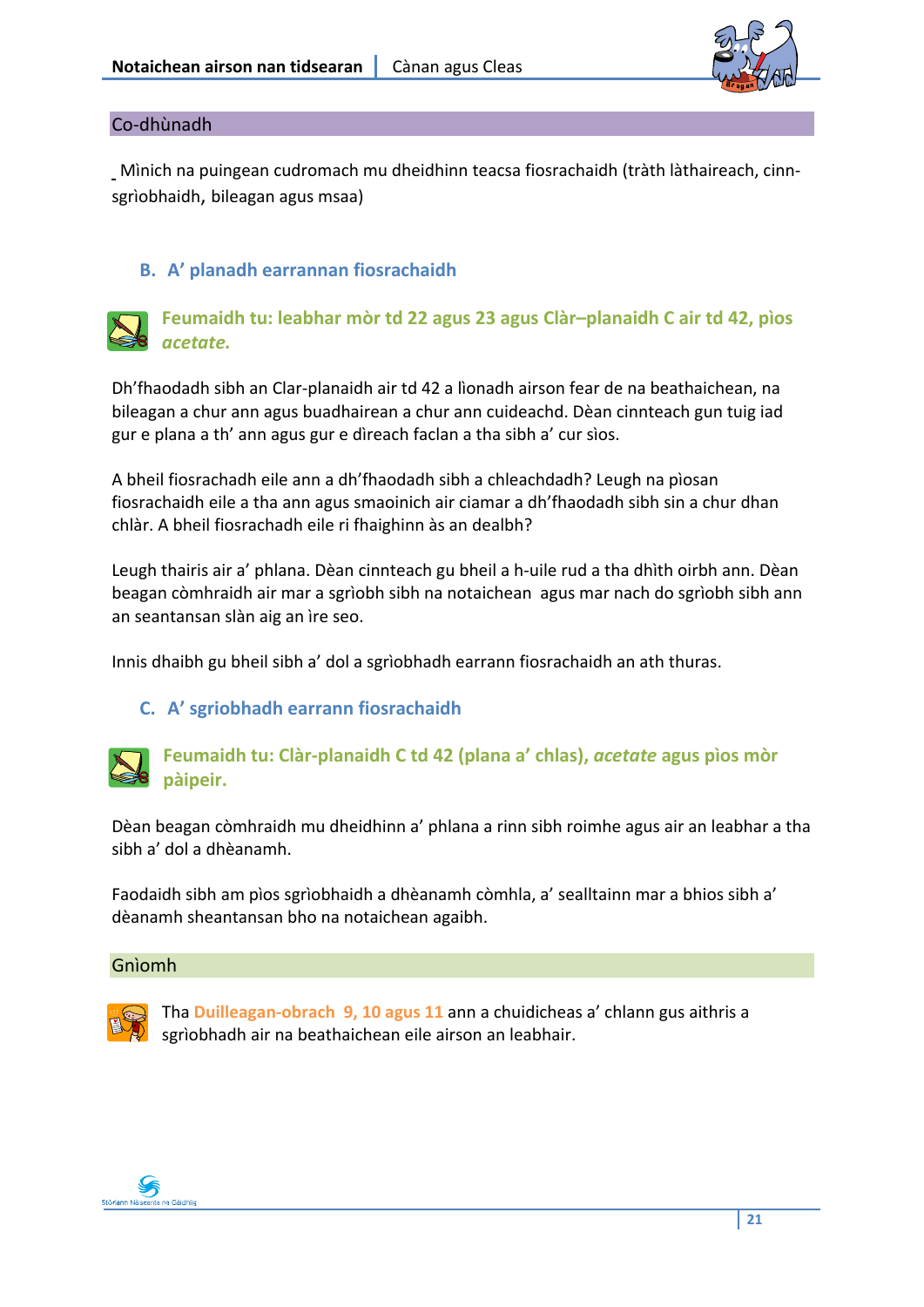

## Dealbh le Faclan

### **Còmhradh**

Air td 24 agus 25 tha dealbh de chraoibh agus de chat air an lìonadh le faclan. Tha na faclan cuideachail airson dealbh a dhèanamh san inntinn.

Timcheall orra tha dealbhan beaga. Dh'fhaodadh sibh na faclan a leughadh agus còmhradh a dhèanamh mun deidhinn.

Ma chleachdas sibh am pìos *acetate*, faodaidh sibh loidhne a dhèanamh eadar am facal agus an dealbh as freagarraiche. Dh'fhaodadh sibh smaoineachadh air faclan eile agus an cur ris a' chòrr.

### Geamannan



**1. "Chaidh mi dhan choille agus chunnaic mi…"**

Tha an gèam seo coltach ris a' ghèam, 'Chaidh mi air mo shaor‐làithean agus thug mi leam..."

Ma chumas sibh an leabhar mòr fosgailte aig an duilleig cheart, faodaidh a' chlann cuideachadh fhaighinn ma dh'fheumas iad e.



**2. Cat a' mhinisteir.**

### Gnìomh



Tha dealbh fhalamh de bhalach air **Duilleag‐obrach 12** a dh'fhaodadh sibh a lìonadh.

Bhiodh e na b' fheàrr beagan còmhraidh a dhèanamh an toiseach agus 's dòcha gèam mar Gèam <sup>1</sup> <sup>a</sup> chluich mus toisich iad air an Duilleag‐obrach.

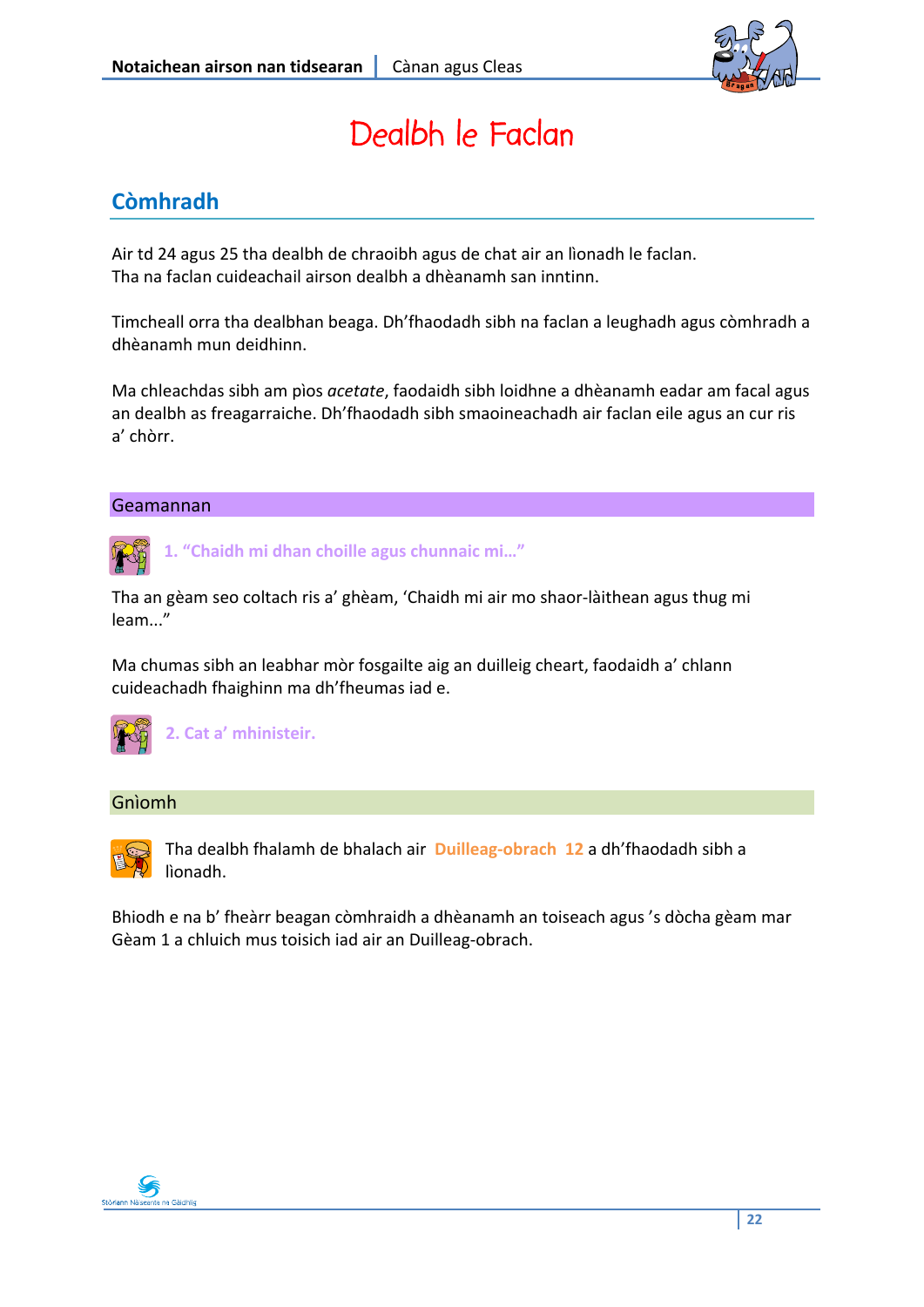

## Uair a bha siud …

### **Còmhradh agus ag ath‐innse stòiridh**

Air td 26 agus 27 anns an leabhar mhòr tha dealbh inntinneach a tha gabhail a‐steach na caractaran as na stòiridhean: Na trì gobhair Gruff, Na trì mucan beaga, Hansel agus Gretel, Seoc agus a' chraobh phònair, Na trì mathain, An Gille Bonnaich agus Nighean Bheag a' Chleòca Dheirg.

Tha na leabhraichean seo uile rim faighinn ann an Gàidhlig agus tha e cudromach gum bi a' chlann eòlach air na stòiridhean ann an Gàidhlig mus coimhead sibh air an dealbh.

Nuair a bhios sibh a' leughadh nan leabhraichean, bhiodh e math beagan còmhraidh a dhèanamh mu dheidhinn mar a tha an seòrsa stòiridh seo a' toiseachadh agus dè an seòrsa deiridh a bhios oirre.

- Na tri gobhair Gruff (Storyworlds 3)
- Na Trì Mucan Beaga (Rigby) Big Book
- Hansel agus Gretel (Storyworlds)
- Seoc agus a' chraobh phònair (Storyworlds)
- Goldilocks agus na trì mathain (Mimosa) Big Book
- An Gille Bonnaich (Storyworlds 6)
- Nighean Bheag a' Chleòca Dheirg (Ladybird)

Dèan còmhradh mu dheidhinn nan dealbhan agus nan caractaran a tha san leabhar. A bheil fios aca dè na stòiridhean anns a bheil na caractaran?

Aig an ìre seo thoir cothrom dhaibh na stòiridhean innse dhut ma tha iad comasach air an sin. Thoir misneachd dhaibh a bhith cleachdadh na Gàidhlig airson seo a dhèanamh agus cuimhnich gu bheil e car doirbh dhaibh on a tha iad nas eòlaiche air an t‐seòrsa stòiridh seo ann am Beurla na tha iad ann an Gàidhlig .

### Gnìomh

Le **Duilleagan‐obrach 13 agus 14** feumaidh iad na dealbhan a chur ann an òrdugh. Às dèidh dhaibh seo a dhèanamh, bhiodh e math nam faigheadh iad cothrom an stòiridh ath‐innse do dh'inbheach agus air beulaibh a' chlas.

Aig an ìre seo bhiodh e math dràma no obair le pupaidean a dhèanamh airson cothrom a thoirt dhaibh cànan freagarrach a chleachdadh**.**

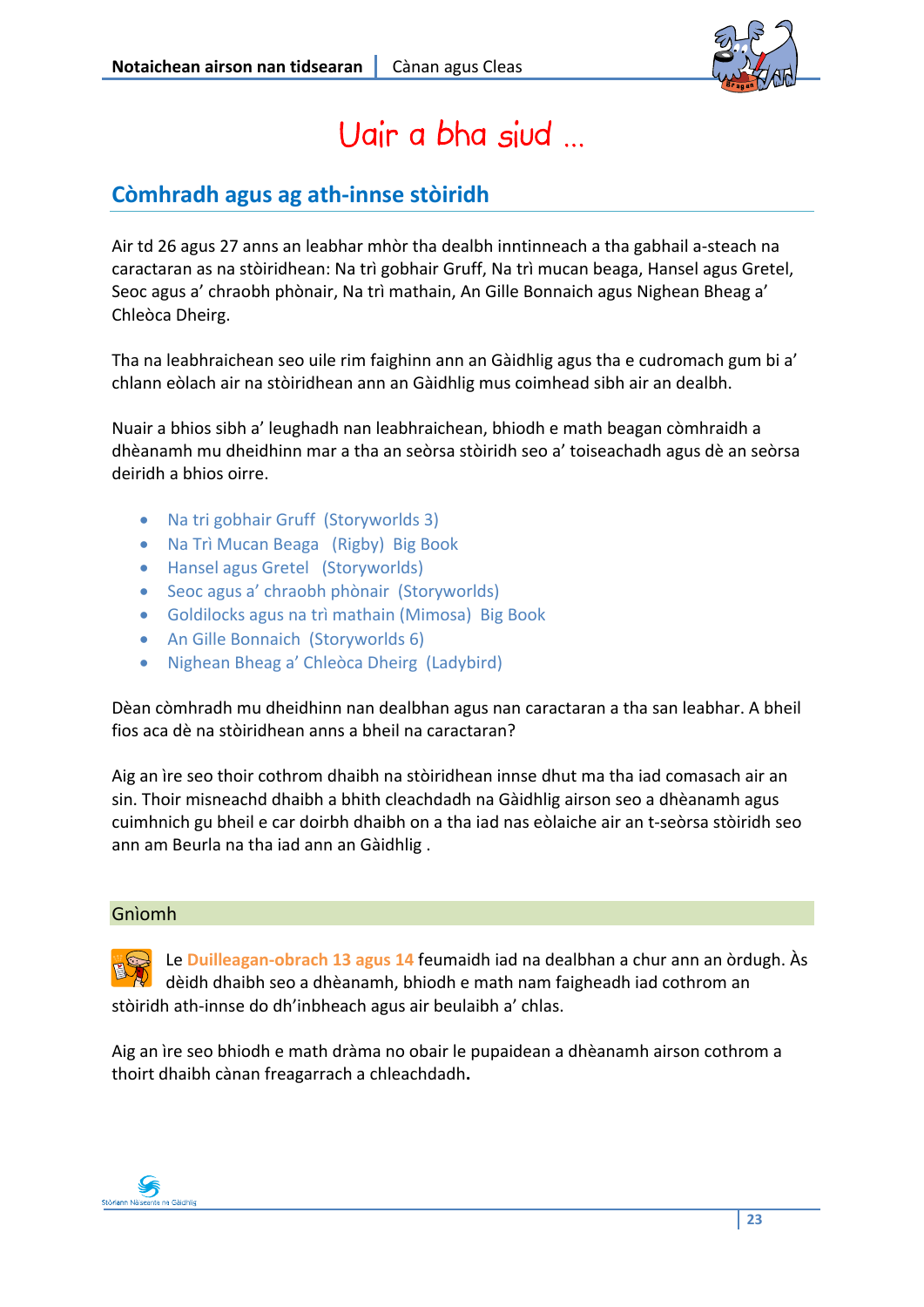

## Dochaidh Beag agus Dochaidh Mòr

### **Ag èisteachd ri stòiridh**

'S e stòiridh glè fhada a tha seo airson sgilean èisteachd na cloinne a bhrosnachadh.



Mus leugh sibh an stòiridh bhiodh e cuideachail **Duilleag‐obrach 15** agus an gèam a leanas a dhèanamh.



**Duilleag‐obrach 15** (Cuir dath). Innis dhan chloinn gu bheil sibh a' dol a leughadh stòiridh a dh'aithghearr mu dheidhinn nan caractaran seo. Suidh agus bruidhinn riutha mun deidhinn fhad 's a bhios iad a' cur dath.

Tha an Gèam airson 's gun tuig iad an cànan 'Thug e dha a' bhasgaid' anns an stòiridh agus gum fàs iad eòlach air an diofar eadar "thug mi dha/dhi".



Feumaidh sibh **Gèam Duilleag‐obrach 2.**

Cuir a' chlann ann an cearcall. Seall dhaibh a' bhasgaid làn chnothan. Bruidhinn riutha an toiseach air mar a chleachdas tu **thug mi dha** no **dhi e**. An uair sin iarr orra an sùilean a dhùnadh agus an làmhan a chur air an cùlaibh. Innis dhaibh gu bheil thu a'dol a thoirt na basgaid do chuideigin 's gum feum iad a cur am falach. Nuair a bhios tu air seo a dhèanamh, iarr orra an sùilean fhosgladh.

Tidsear – Cò dha an tug/a thug mi a' bhasgaid? An tug mi dhise i? (dha Eilidh/ do dh'Eilidh?) Eilidh – Cha tug thu dhòmhsa a' bhasgaid – thug thu dhàsan i (dha Sam/ do Sham?) Sam – Cha tug thu dhòmhsa i … 's mar sin air adhart …

Às dèidh dhuibh an stòiridh a leughadh, dèanaibh tòrr còmhraidh mu deidhinn. Dèan cinnteach an toiseach, le bhith gan ceasnachadh, gun do thuig a' chlann an stòiridh. Ciamar a bha Dochaidh Mòr a' faireachdainn mu dheidhinn Dochaidh Beag aig toiseach na stòiridh? An do dh'atharraich seo? Ciamar?

Dèan cinnteach gun do thuig iad a' chainnt – gu grad, liùg, gu fàillidh, a' snàigeadh. Dh'fhaodadh iad beagan mìm a dhèanamh airson 's gun cùm iad an cànan nan cuimhne.

Coimhead nas mionaidiche air mar a tha 'cat mòr rocach dubh' sgrìobhte. Bruidhinn air mar a tha na faclan a' dèanamh dealbh dhut nad inntinn. Dh'fhaodadh sibh gèam mar 'Cat a' mhinisteir' a chluich.

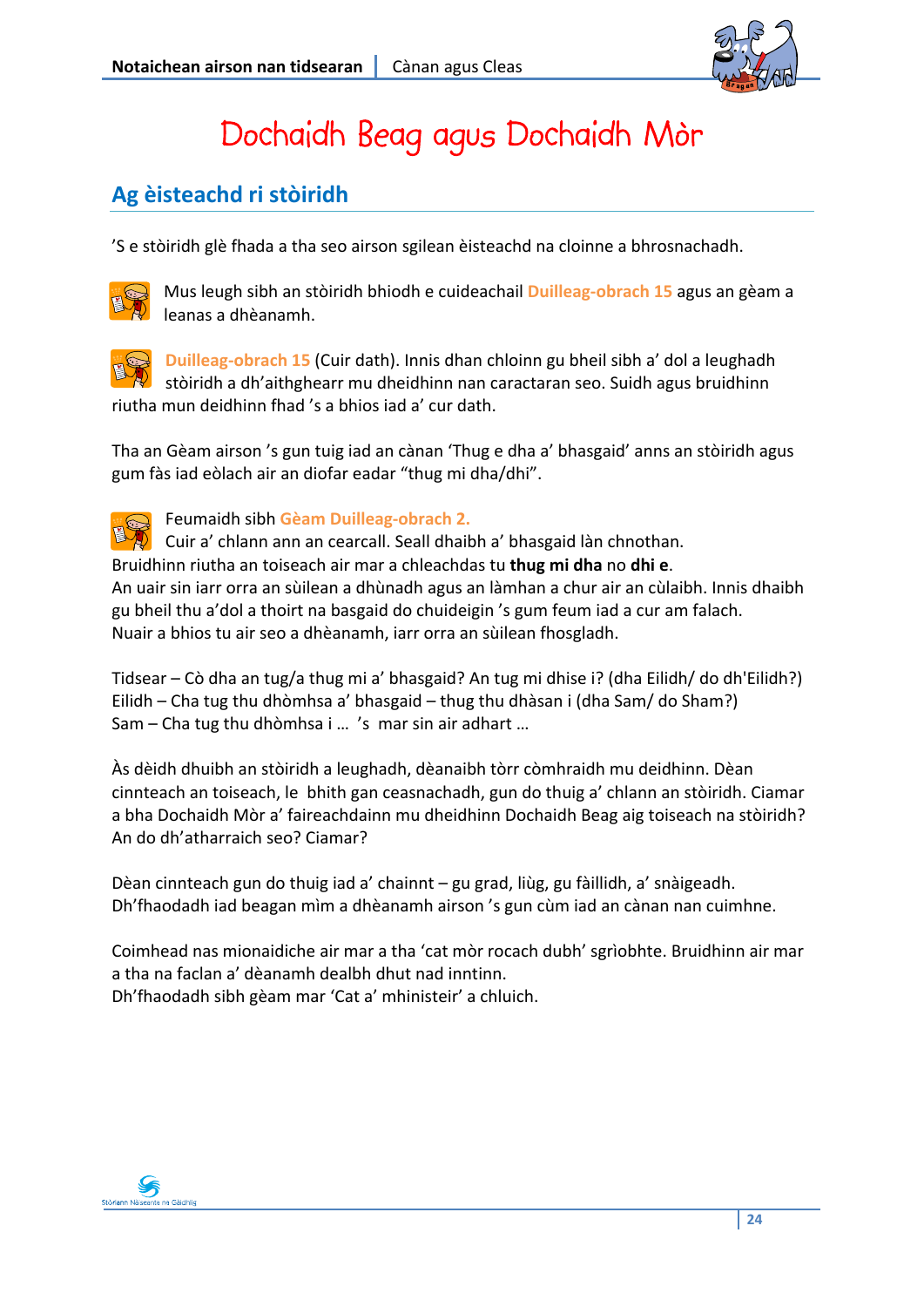

### **Ag ath‐innse na stòiridh**



Brosnaich a' chlann gus an stòiridh innse dhan chlas, a' cleachdadh nan dealbhan. Brosnaich iad gus an cànan ùr a dh'ionnsaich iad a chleachdadh.

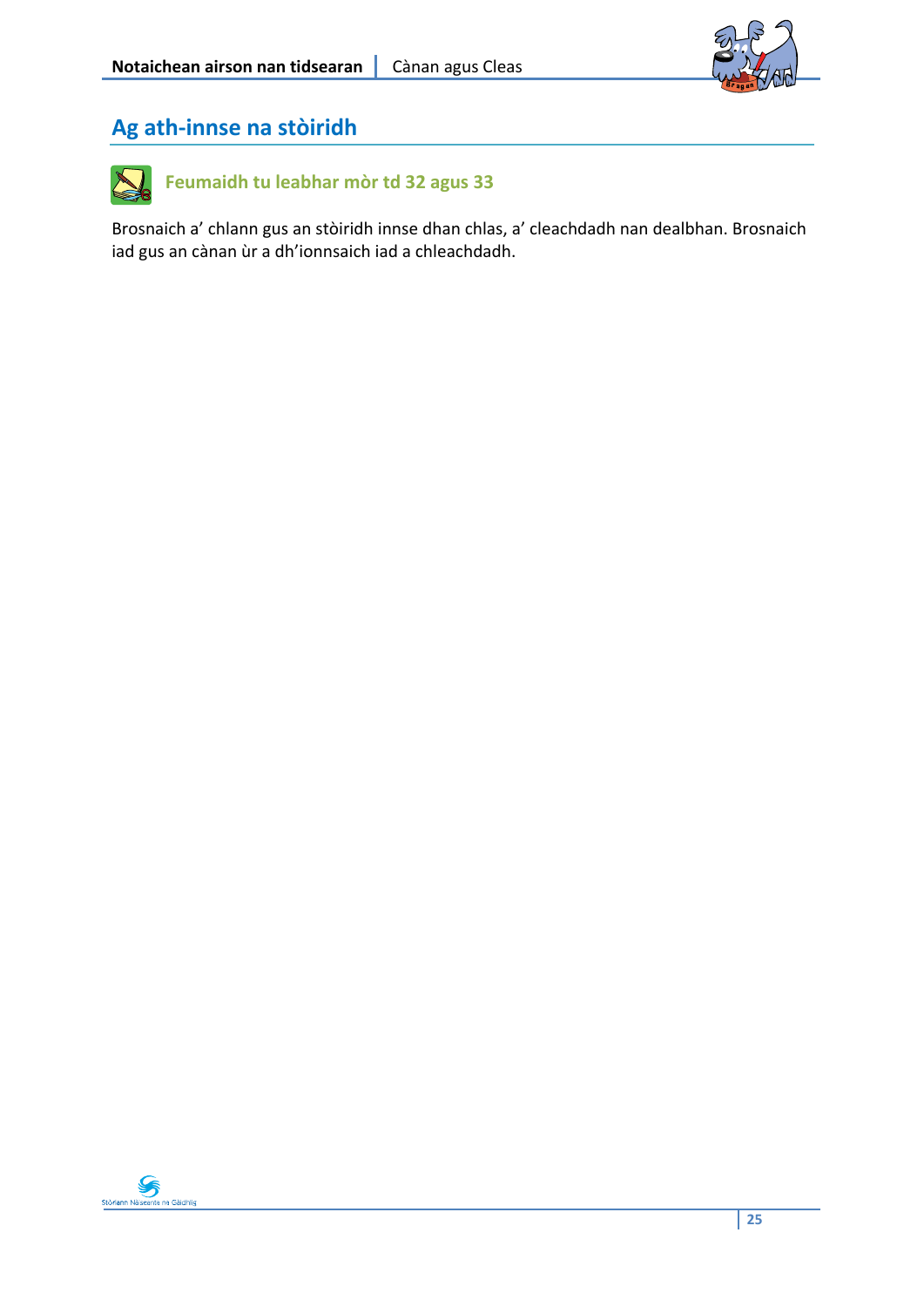

## Na Trì Mathain

### **Ag ath‐innse na stòiridh**

### **A. A' cuimhneachadh air an stòiridh**



**Feumaidh tu: leabhar mòr td 34 agus 35, pìos mòr pàipeir**

Fosgail an leabhar mòr aig td 34.

Leughaibh an rann còmhla agus dèanaibh beagan còmhraidh mu dheidhinn na stòiridh, 'Na trì mathain'. Brosnaich a' chlann gu bhith ag innse na stòiridh. Aig an aon àm sgrìobh faclan feumail. Cuimhnich dhaibh mar a bhios stòiridh mar seo a' tòiseachadh: mar eisimpleir "Uair a bha siud …" agus air an seòrsa deiridh a bhios oirre.

Puingean cudromach airson stòiridh mar seo:

| Abairtean freagarrach: | "Uair a bha siud "              |
|------------------------|---------------------------------|
| Structar:              | Toiseach, meadhan agus deireadh |
| Tràth a' ghnìomhair:   | Daonnan coileanta               |
| Deireadh:              | Daonnan sona                    |

#### Gnìomh



**Duilleag‐obrach 16**

Cuir na dealbhan ann an òrdugh agus sgrìobh na faclan. Aig an deireadh innis an stòiridh dha do charaid.

#### Co‐dhùnadh

Bruidhinn a‐rithist air na puingean cudromach agus dèan 'postair' le na rudan a dh'fheumas a bhith ann an stòiridhean mar seo:

- "Uair a bha siud …"
- Toiseach
- Meadhan
- Deireadh (sona)

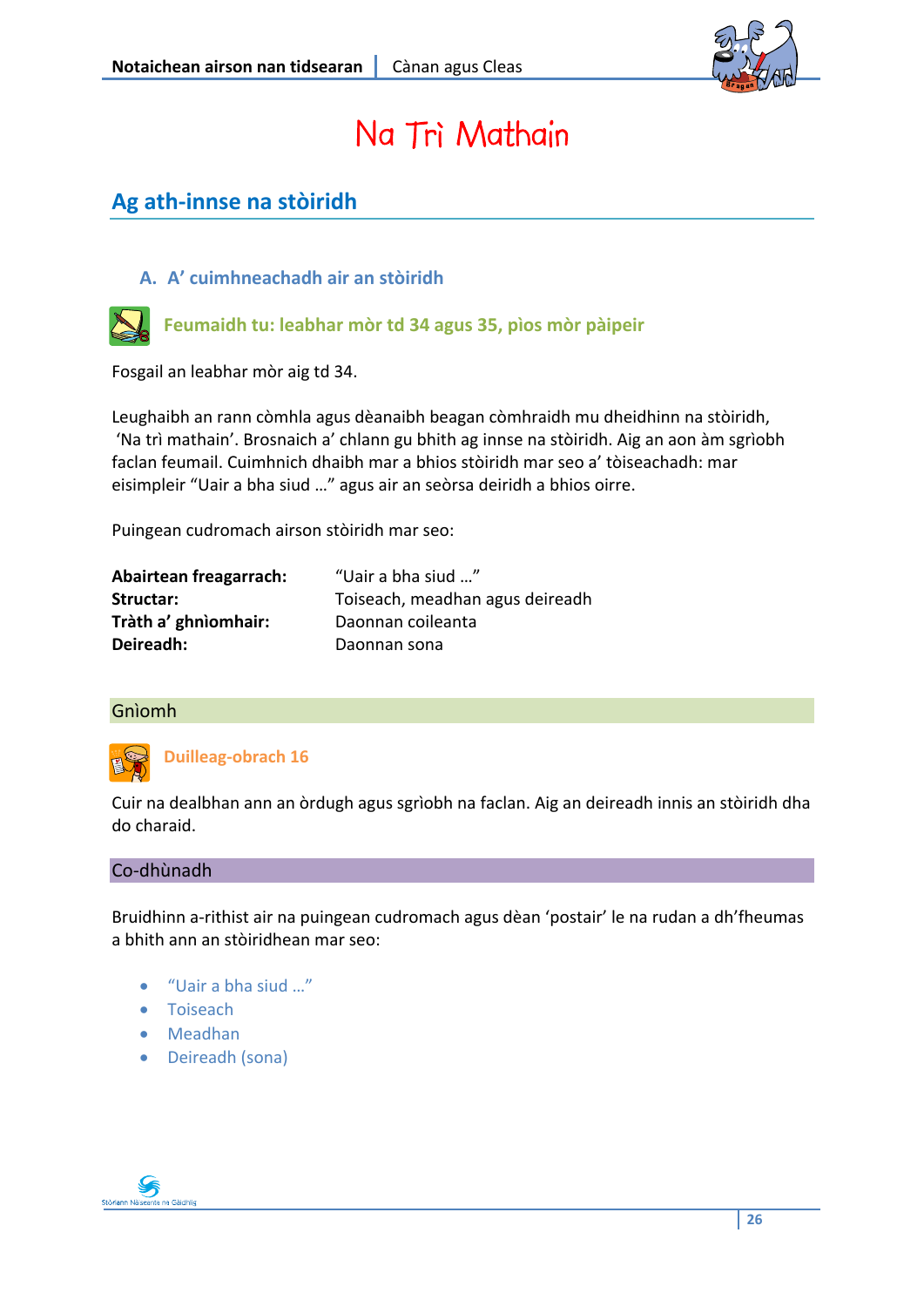

### **B. A' dèanamh Plana**

**Feumaidh tu: Leabhar mòr td 34 agus 35 agus td 43 (clàr‐planaidh D), na Duilleagan‐obrach a rinn a' chlann, pìos** *acetate* **agus peann.**

Innis dhan chloinn gu bheil sibh a' dol a dhèanamh leabhar mòr 'Na trì mathain'. An toiseach feumaidh sibh plana a dhèanamh airson dèanamh cinnteach gu bheil e san òrdugh cheart.

Cuimhnich dhaibh cho cudromach 's a tha e gum bi toiseach, meadhan agus deireadh air an stòiridh.

Fosgail an leabhar mòr aig td 43 (Clàr‐planaidh D).

Tha ceistean an seo airson ur cuideachadh. Brosnaich a' chlann gus do chuideachadh ga lìonadh a‐staigh. Cuimhnich dhabh gur e plana a tha ann 's nach e seantansan a bhios tu a' sgrìobhadh.

### Gnìomh



**Duilleagan‐obrach 17,18 agus19**

Dh'fhaodadh iad na notaichean air **Duilleag‐obrach 17** a ghearradh a‐mach 's an steigeadh anns an àite cheart air **Duilleag‐obrach 18** no am plana aca fhèin a sgrìobhadh air.



**Duilleag‐obrach 19 a rèir comais.**

Bhiodh e math aig an ìre seo an stòiridh a dhèanamh le pupaidean no gluasadan shuidheachain a dhèanamh far am bi a' chlann a' ceasnachadh nan caractaran.

#### Co‐dhùnadh

Brosnaich a' chlann gus an obair aca a shealltainn do chàch agus a leughadh a‐mach. Cuimhnich dhaibh cho cudromach 's a tha e gu bheil an stòiridh san òrdugh cheart. Innis dhaibh gu bheil sibh a' dol a chleachdadh nam planaichean san ath sheisean.

### **C. A' chiad dreachd**



**Feumaidh tu: Plana a' chlas, pìos mòr pàipeir, bùird bheaga gheala agus pinn.**

Cuir suas am plana mòr a rinn sibh roimhe. Can gu bheil sibh a' dol a sgrìobhadh na stòiridh a' cleachdadh a' phlana. Cuimhnich dhaibh gu bheil sibh a' dol a chur stòiridh a h-uile duine anns an leabhar mhòr agus gum faic na clasaichean eile e.

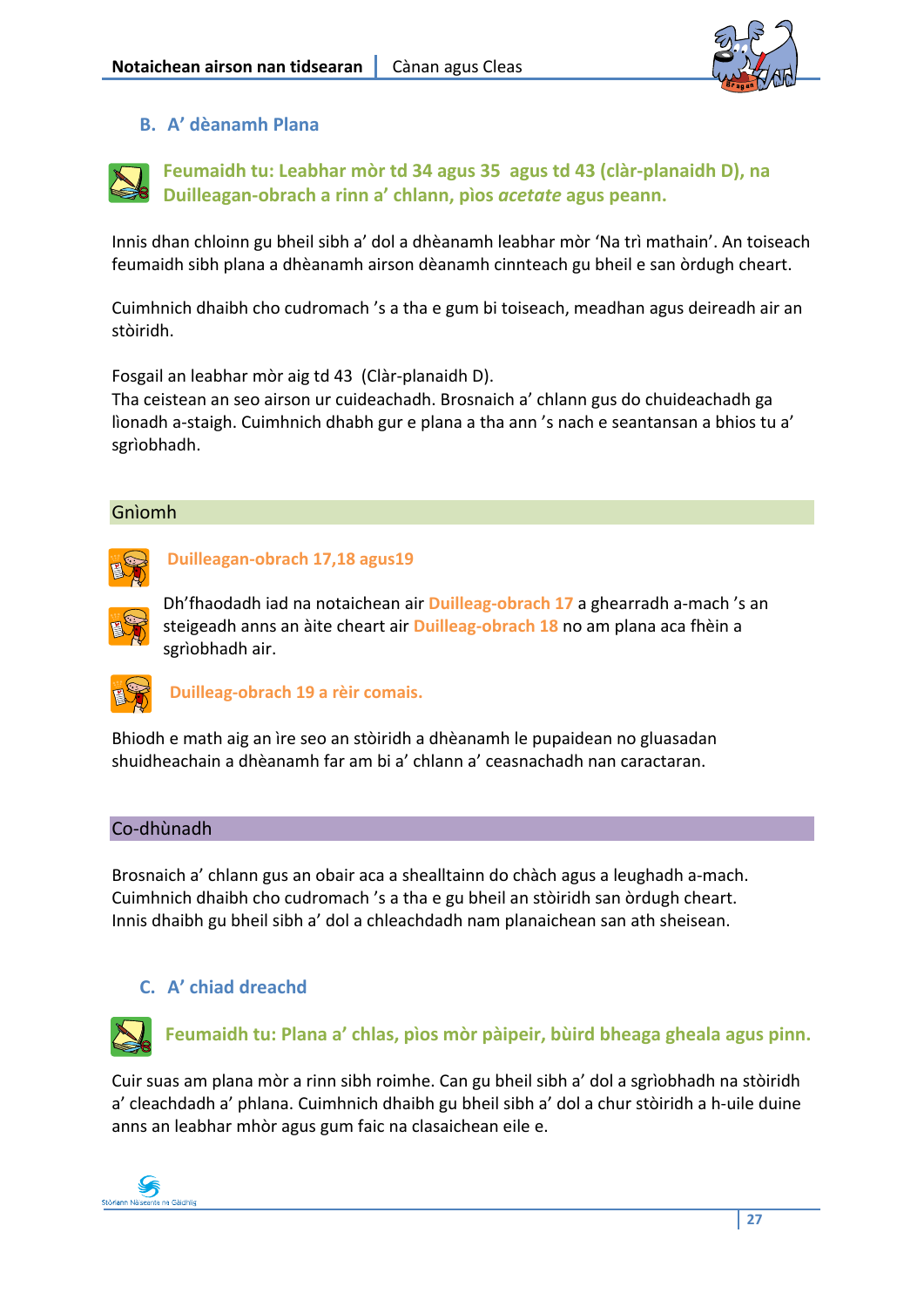

Can gu bheil sibh a' dol a sgrìobhadh toiseach na stòiridh. Ciamar a bhios sinn a' tòiseachadh stòiridh mar seo? Nuair a chanas cuideigin 'Uair a bha siud" thoir cothrom dhaibh sin a sgrìobhadh air am bùird gheala 's a shealltainn dhut.

Cuidich iad le bhith a' faighneachd, 'Dè an ath rud a thachair?' Cuimhnich dhaibh gu bheil sibh anns an tràth choileanta. Seall dhaibh mar a bhios tu daonnan:

- Ga ràdh an toiseach
- Ga sgrìobhadh
- Ga leughadh airson a bhith cinnteach nach do dh'fhàg thu facal a‐mach

Iarr air a' chloinn tionndadh gu caraid agus innse dha/dhi an ath rud a thachair. A‐nis faodaidh iad seo a sgrìobhadh air na bùird gheala.

Bhiodh e math aig an ìre seo ùine a chur seachad a' coimhead agus a' bruidhinn air na sgrìobh iad air na bùird gheala 's a' dèanamh cinnteach gur e seantansan a sgrìobh iad. Cùm a' coimhead air ais air a' phlana.

Aig deireadh na stòiridh iarr orra smaoineachadh air seantans fhreagarrach. Dh'fhaodadh iad seo a sgrìobhadh air na bùird gheala 's a shealltainn dhut.

### Gnìomh



Dh'fhaodadh a' chlann an stòiridh aca fhèin a sgrìobhadh, a' cleachdadh a' phlana aca fhèin no **Duilleag‐obrach 20** a rèir comais.

### Co‐dhùnadh

Faodaidh a' chlann an obair aca a shealltainn dhan a' chlas. Bruidhinn air mar a tha an obair aca diofraichte, dè na rudan as toigh leotha no nach toigh leotha mu dheidhinn an cuid obrach. An robh pìosan doirbh ann? Can gum bi sibh a' coimhead thairis air na stòiridhean san ath sheisean gus dèanamh cinnteach gu bheil iad cho math 's as urrainn dhaibh a bhith.

### **D. A' toirt sùil air ais agus ga atharrachadh**

Feumaidh tu: Postair bho sheisean A, stòiridh a' chlas bho sheisean C agus stòiridhean na cloinne.

Cuimhnich dhaibh gu bheil sibh a' dol a dhèanamh nan stòiridhean aca cho math 's as urrainn dhuibh airson an leabhair mhòir.

Thèirig thairis air na rudan àraid a tha ann an stòiridh mar seo. Coimhead air a' phostair a rinn sibh roimhe.

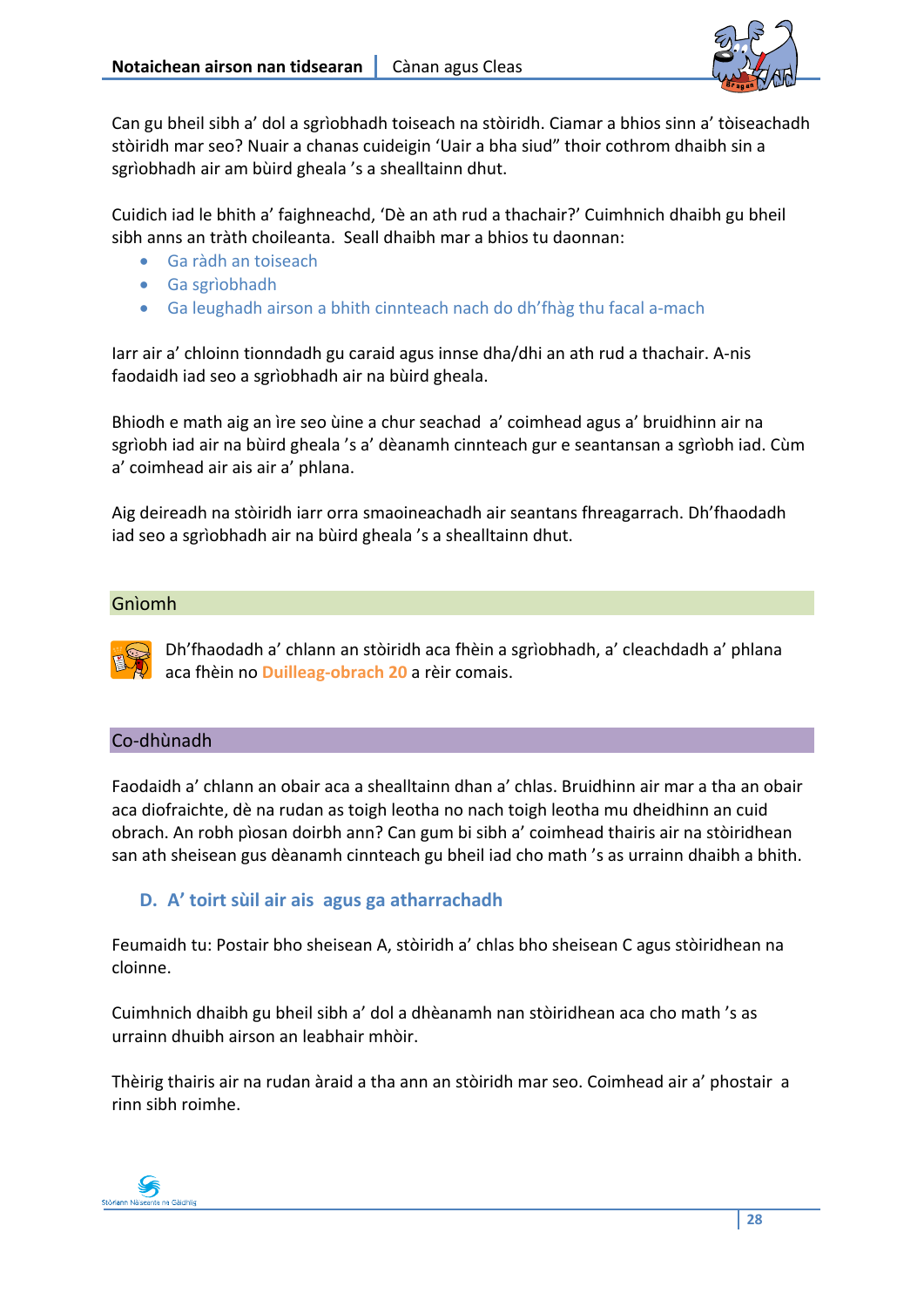

Coimhead air obair na cloinne. Can cho math 's a tha e agus faighnich dhan sgrìobhadair fhèin a bheil na rudan àraid ann.

Mar chlas smaoinichibh a bheil rud sam bith ann a dh'fhaodadh a bhith air a chur ris no atharrachadh.

### Gnìomh

Thoir cothrom dhan chloinn coimhead air an cuid obrach còmhla ri caraid ach an lorg iad rud sam bith a dh'fhaodadh atharrachadh. Feuch gum bi sibh gam moladh ma lorgas iad dad.

### Co‐dhùnadh

Iarr air a' chloinn innse dhan a' chlas na rudan a dh'atharraich iad 's mar a rinn iad an sgrìobhadh aca nas fheàrr.

Can gu bheil sibh deiseil a‐nis airson an leabhar mòr a dhèanamh.

### **E. A' foillseachadh an leabhair**

Dèanaibh beagan còmhraidh air an dreach a bhios air beulaibh agus cùlaibh an leabhair. Coimheadaibh air eisimpleirean de leabhraichean eile. Dèan liosta de na rudan a dh'fheumas a bhith air a' chòmhdach mar : tiotal, dealbh, ainm an sgrìobhadair agus msaa.

Iarr orra smaoineachadh air tiotal freagarrach. Dh'fhaodadh sibh bhòtadh air an seo. Sgrìobh sìos e, a' bruidhinn air meudachd agus puingeachadh.

Bruidhinn air dreach beulaibh an leabhair – càit an cuir sibh an tiotal, ainm an sgrìobhadair …? Seall dhaibh an dreach air pìos A4. Dèanaibh beagan còmhraidh air an dealbh a bhios air beulaibh an leabhair.

Faighnich dhaibh dè bhios a' dol air cùl an leabhair. Coimhead air eisimpleir de leabhar. Innis dhaibh gum bi pìos goirid ann uaireannan ag innse mu dheidhinn an sgrìobhadair agus na stòiridh.

### Gnìomh

Iarr air a' chloinn gnìomh a dhèanamh a rèir comais gus an leabhar a lìonadh leis an obair aca.

#### Co‐dhùnadh

Brosnaich a' chlann gus an leabhar aca a shealltainn agus a leughadh dha na clasaichean eile agus 's dòcha a chumail anns an leabharlann.

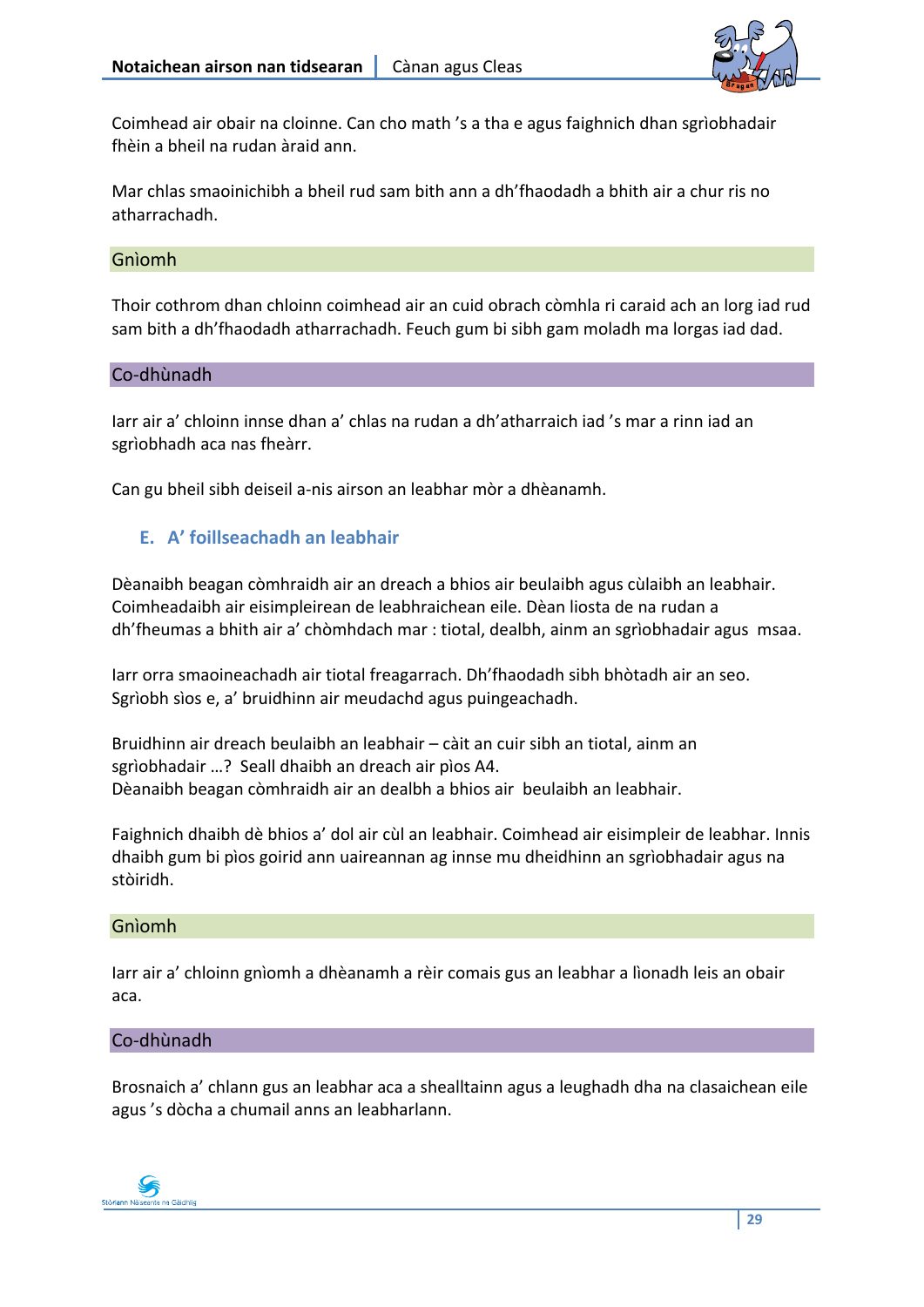

### O o

### **A' leughadh bàrdachd**

### **Feumaidh sibh td. 36 agus 37 dhen leabhar mhòr agus pìos mòr pàipeir.**

Leugh a' bhàrdachd, a' cur tòrr faireachdainn nad ghuth.

Dèan beagan còmhraidh mu dheidhinn na tha a' tachairt. An uair sin leugh e a‐rithist, an turas seo a' cur do chorraig fo na faclan. Dèan cinnteach gu bheil do ghuth ag èirigh mar a tha faireachdainn nam faclan a' fàs nas làidire.

#### **Puingean teagaisg:**

An diofar eadar bàrdachd agus stòiridh (chan eil seantansan slàn ann am bàrdachd an‐ còmhnaidh)

Meudachd nam faclan.

#### Gnìomh

Coimhead air an rann mu dheireadh. Dè tha sibh a' smaoineachadh a tha a' dol a thachairt a‐nis? Dèanaibh còmhradh air na rudan a dh'fhaodadh tachairt agus sgrìobh feadhainn de na beachdan air pìos pàipeir. Thoir cothrom dhan a h‐uile pàiste am beachd innse dhan a' chlas.

Dh'fhaodadh a' chlann crìoch a chur air a' bhàrdachd, a' cleachdadh an aon structair, no dh'fhaodadh iad a sgrìobhadh mar stòiridh.